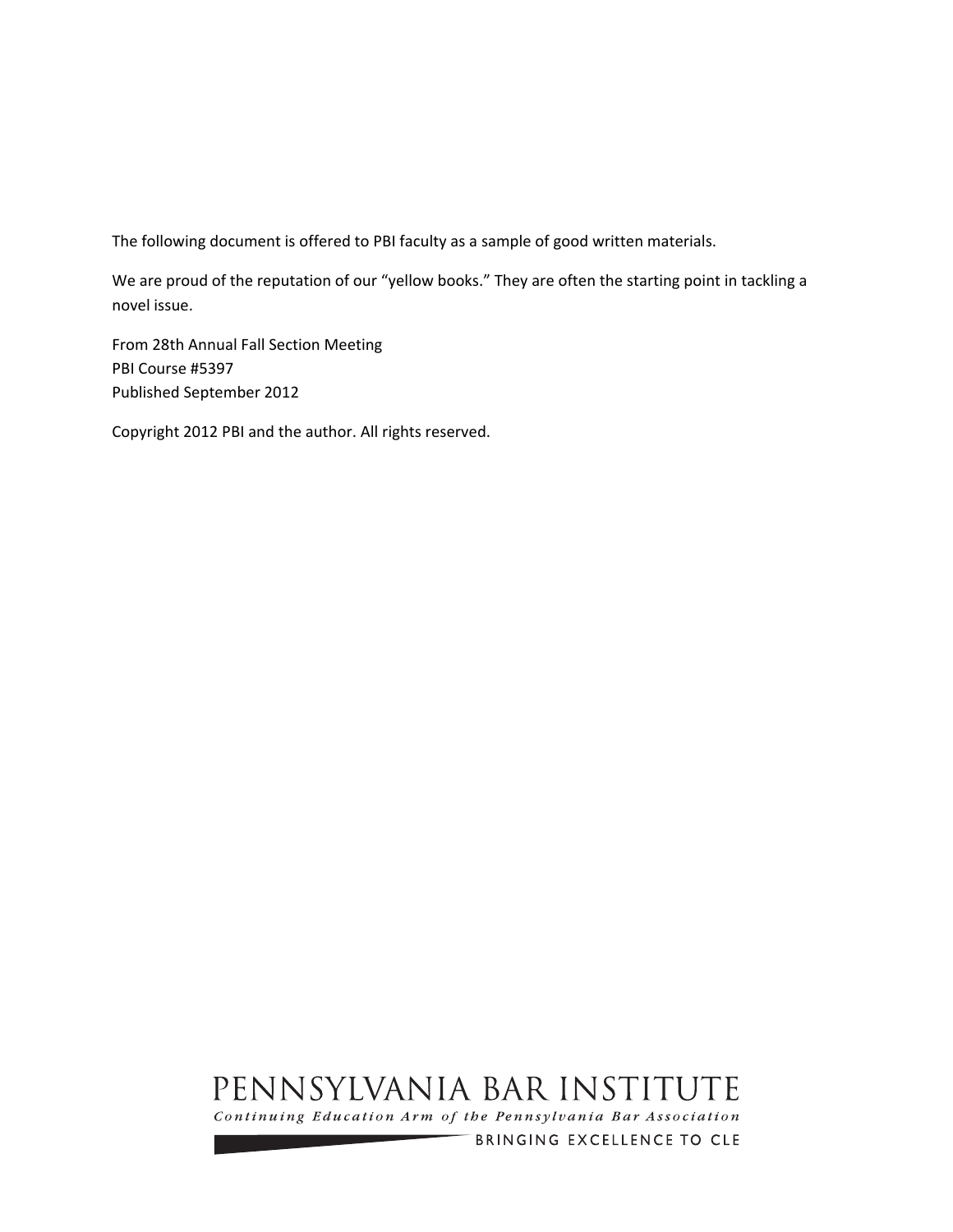# **WITHDRAWAL FROM THE WORKFORCE SINCE** *CITY OF PITTSBURGH v. WCAB (ROBINSON)* **By Lawrence R. Chaban, Esquire and Shawn Gooden, Esquire**

# **Burden of Proof**

# *City of Pittsburgh v. WCAB (Robinson)***, 4 A.3d 1130 (***en banc***) (Pa. Cmwlth. 2010),** *appeal* **granted 17 A.3d 917 (Pa. 2011) [argued before Supreme Court October 18, 2011]**

*Key Facts* 

- 1997 work-related injury for which the employer provided modified duty.
- 2001 work-related injury while traveling to treatment for the 1997 work-related injury.
- Claimant placed on total disability and never returned to any employment with the employer.
- **Employer terminated modified duty program in 2003.**
- Evaluation by defense medical examiner in October 2007 releasing Claimant for sedentary work.
- November 2007 Suspension Petition alleging Claimant had withdrawn from workforce. related injury for which the employer provided modifi-related injury while traveling to treatment for the placed on total disability and never returned to any erreminated modified duty program in 2003.<br>By defense medical e
- Claimant applied for and accepted a disability pension after Employer terminated modified duty program.
- Claimant continued to look for work after accepting the disability pension.

# *Decision Below*

- WCJ found that the Employer failed to meet its burden of proof that the Claimant withdrew from the workforce finding that the Claimant continued to look for work.
- Affirmed by WCAB.

# *Holding of Court*

 Commonwealth Court provides the following guidance on the burden of proof: "In order to show that efforts to return a claimant to the workforce would be unavailing because a claimant has retired, **an employer must show, by the totality of the circumstances, that the claimant has chosen not to return to**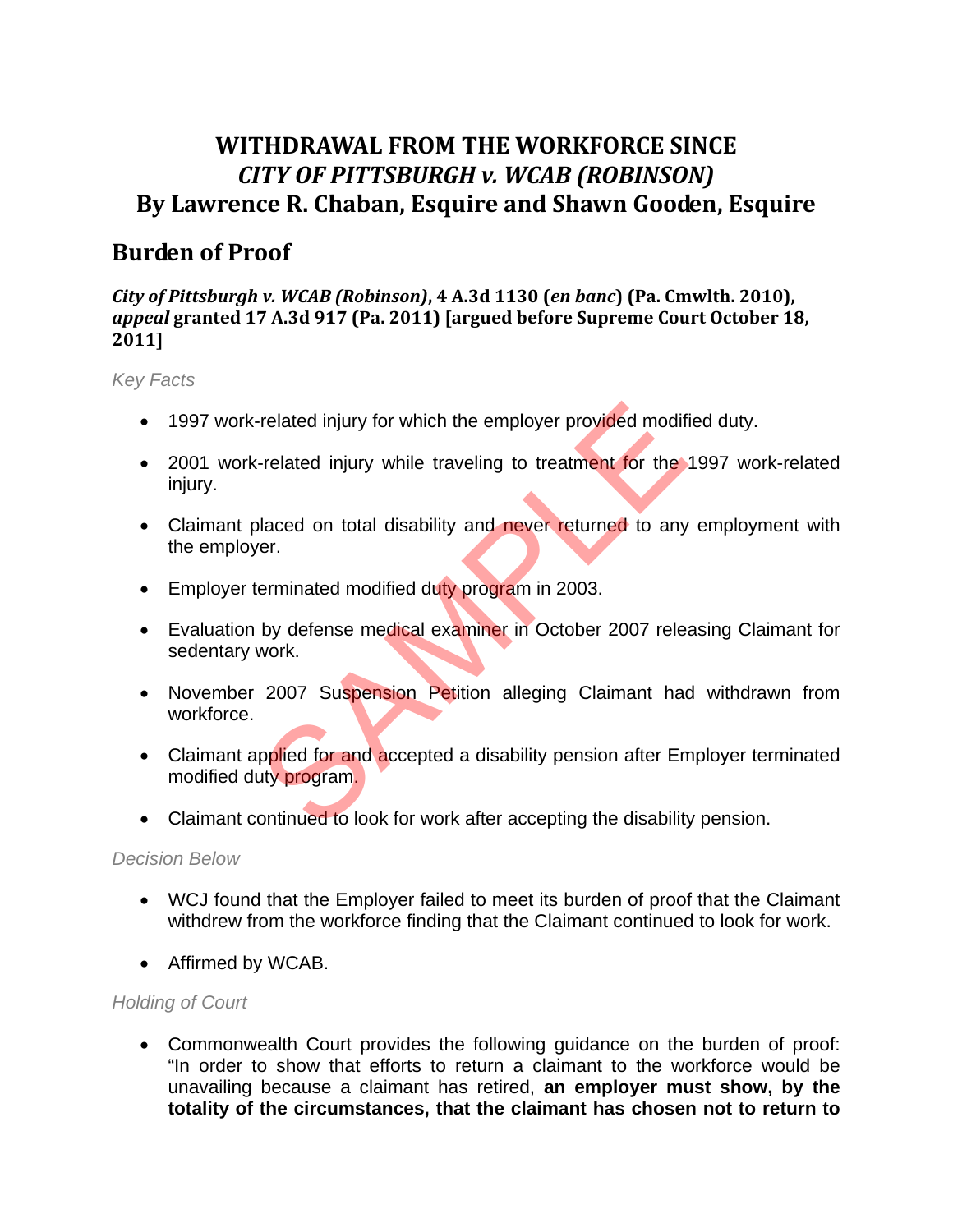**the workforce.** Circumstances that could support a holding that a claimant has retired include: (1) where there is no dispute that the claimant retired; (2) the claimant's acceptance of a retirement pension; or (3) the claimant's acceptance of a pension and refusal of suitable employment within her restrictions. To impose a lesser standard on an employer to show that a claimant has retired would not be consistent with the humanitarian purpose of the Act or our Supreme Court's precedent." 4 A.3d at 1138

- Court held the Employer failed to prove the initial burden that the Claimant chose not to return to the workforce based upon the disability pension which only shows she cannot return to TOI employment, the Claimant did look for work **AND** the Claimant would have continued to work at the modified duty employment if the Employer had not withdrawn such work.
- This case establishes the predicate burden on an employer to show withdrawal from the workforce before the burden of proof shifts to an injured worker to show continued attachment. establishes the predicate burden on an employer torkforce before the burden of proof shifts to an injure<br>attachment.<br>The principal problem of proof shifts to an injure<br>attachment.<br>The case to Robinson when argued before Co

### *Day v. WCAB (City of Pittsburgh),* **6 A.3d 633 (en banc) (Pa. Cmwlth. 2010)**

 Companion case to *Robinson* when argued before Commonwealth Court *en banc*

- Claimant suffered 1992 work injury.
- Claimant worked modified duty until 2000 when the Employer laid him off.
- Claimant received unemployment compensation benefits after lay off.
- When UC benefits the Claimant applied for and received "social security pension," as stated by Commonwealth Court. 6 A.3d at 635
- Claimant actually received Social Security disability benefits as he was not old enough to receive "old age" benefits.
- Claimant accepted his regular pension after the UC benefits ran out.
- Defense medical examiner provided opinion in 2007 that Claimant could perform medium work.
- Employer files Suspension Petition in November 2007 alleging withdrawal from the workforce.
- Claimant testified that he believed he could have continued to perform janitorial work as he did for the Employer prior to such work being withdrawn.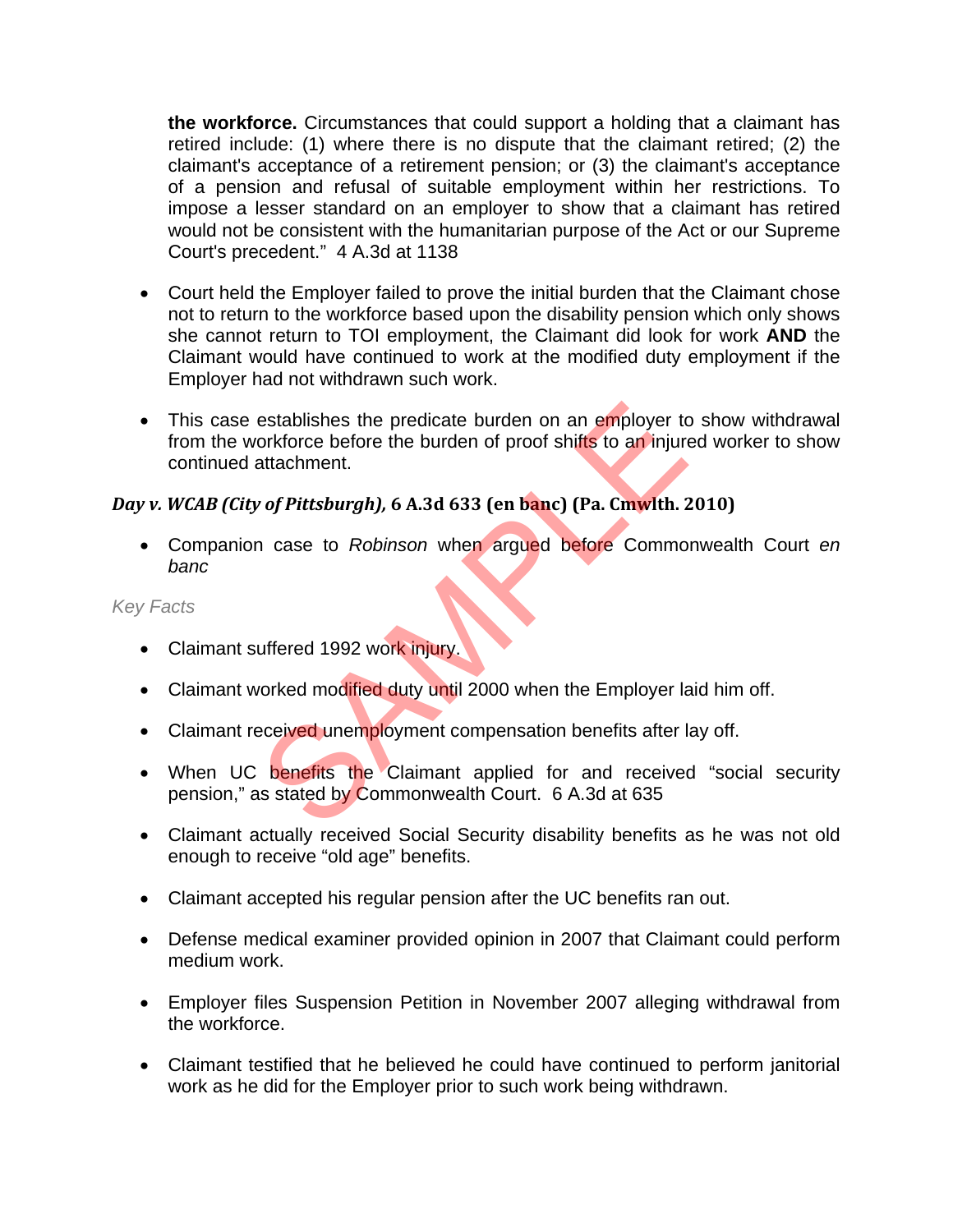Claimant testified he stopped looking for work after his UC benefits stopped and he began receiving his "pensions." 6 A.3d at 635

#### *Decision Below*

- WCJ held that the Claimant withdrew from the workforce when he stopped looking for employment when his UC benefits stopped as he retired.
- Affirmed by WCAB

### *Holding of Court*

- The court applied *Robinson* by holding the Employer met its burden of proof under "the totality of the circumstances" since the Claimant: 1) accepted the pension from the Employer; 2) accepted his Social Security "pension"; and 3) though the Claimant believed he could do some work he was not looking for work. 6 A.3d at 639 on the Employer; 2) accepted his Social Security<br>
2) claimant believed he could do some work he was<br>
3d at 639<br>
the burden of proof shifted to the Claimant to s<br>
3d at 639<br>
the workforce when the petition was filed. 6 A.3d
- Therefore the burden of proof shifted to the Claimant to show he was still attached to the workforce when the petition was filed. 6 A.3d at 642

## *City of Pittsburgh v. WCAB (Sabina)***, 2010 Pa. Commw. Unpub. LEXIS 909 (Pa. Commw. Ct. 2010)**

- Claimant injured in 1997.
- Claimant was terminated from employment in 1999 by the Employer.
- Claimant never sought or received any pension or retirement benefits after he was terminated.
- In April 2008 defense medical examiner found the Claimant able to do medium work but not his time of injury employment.
- Claimant had not looked for work since losing job in 1999.
- Employer filed a Suspension Petition in June 2008 alleging withdrawal from the workforce.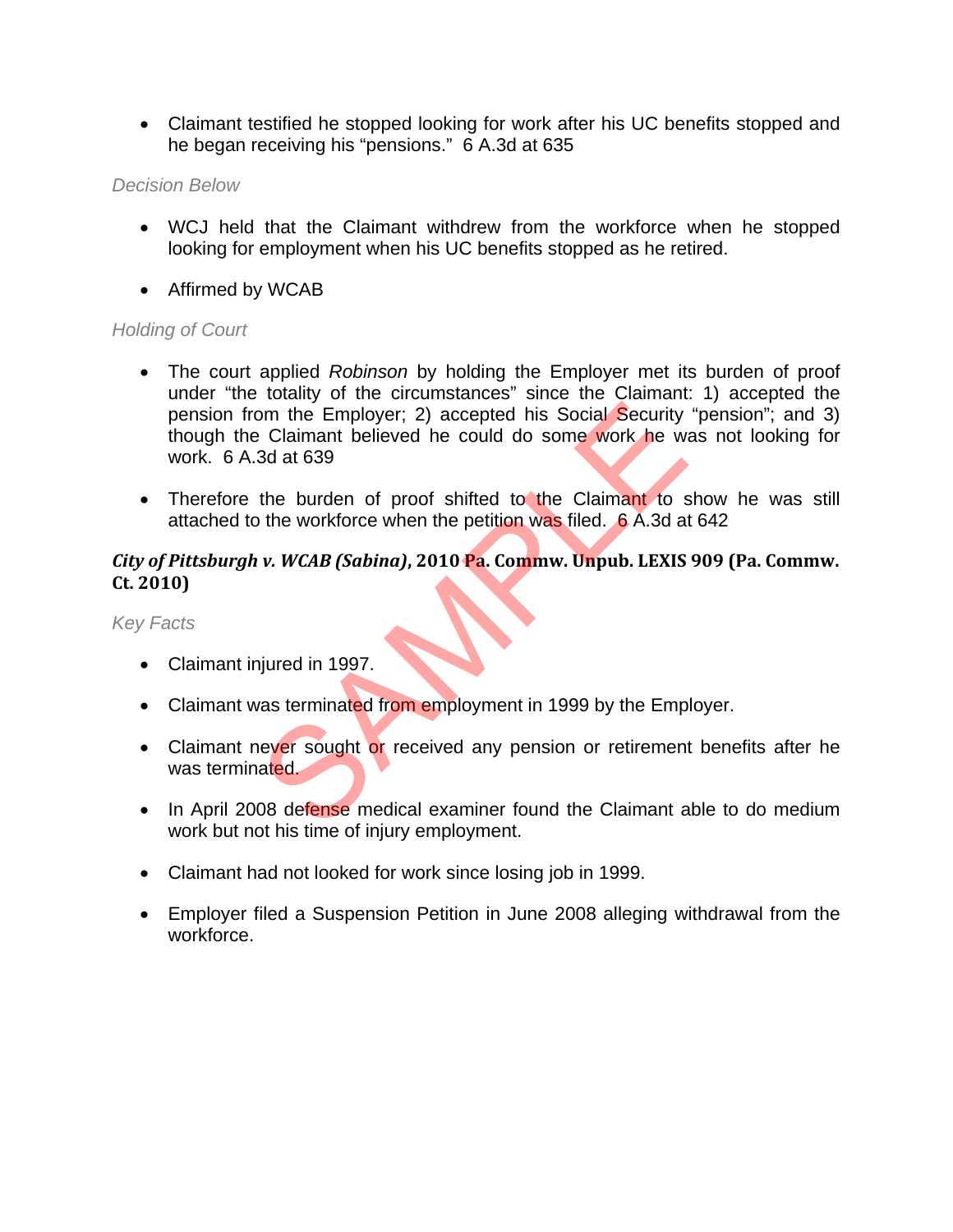#### *Decision Below*

- WCJ held there was no proof that the Claimant withdrew from the workforce, particularly as there was no showing of retirement or withdrawal from the workforce, so held the Employer did not meet its burden of proof and that the contest was unreasonable awarding attorney fees.
- The WCAB affirmed both ruling of the WCJ

### *Holding of Court*

- Employer argued to Commonwealth Court that the failure of the Claimant to look for work after his termination from employment was sufficient evidence of retirement and should be considered withdrawal from the workforce.
- Commonwealth Court determined that the "totality of circumstances" did not allow solely for consideration of the Claimant looking for work. "The [Notice of Ability to Return to Work] in no way indicates that Claimant was able to work in any capacity before that date. The only evidence Employer could possibly rely upon would be actions, or inaction, on the part of Claimant during the brief period between the issuance of the notice of ability to return to work (April 30, 2008) and the date Employer filed its petition (June 19, 2008).

In accordance with *Henderson* and *Robinson*, Employer did not offer any evidence to establish that, under the totality of the circumstances. Claimant intended to retire or otherwise voluntarily removed himself from the workforce. Although the WCJ, in part, based his conclusion that Claimant had not voluntarily left the workforce on the fact that Claimant was not receiving a pension, it is clear that the WCJ also determined that Employer simply failed to offer any evidence to create a presumption that Claimant had voluntarily left the workforce. Therefore, the Board did not err in affirming the WCJ's ultimate conclusion that Employer had a burden under *Kachinski* to demonstrate the availability of suitable work for Claimant, and that Employer failed to satisfy that burden." 2010 Pa. Commw. Unpub. LEXIS 909, 8-9 (fn. omitted). and should be considered withdrawal from the workfive ealth Court determined that the "totality of circum y for consideration of the Claimant looking for work<br>teturn to Work] in no way indicates that Claimant wity before t

 The court also affirmed the award of attorney fees. "Employer's position is not reasonable under the law. Even though some of the decisions rendered by this Court do not explicitly state that a particular claimant's 'retirement' resulted from the payment of a disability or other pension benefit alone, Employer's suggestion that the Supreme Court's decision in Henderson can be stretched to accommodate Employer's reasoning is not well-founded in the law. Further, in this case, Claimant never testified that he intended to 'retire,' and, therefore, his testimony alone could not have supported a finding that he had retired." 2010 Pa. Commw. Unpub. LEXIS 909, 11.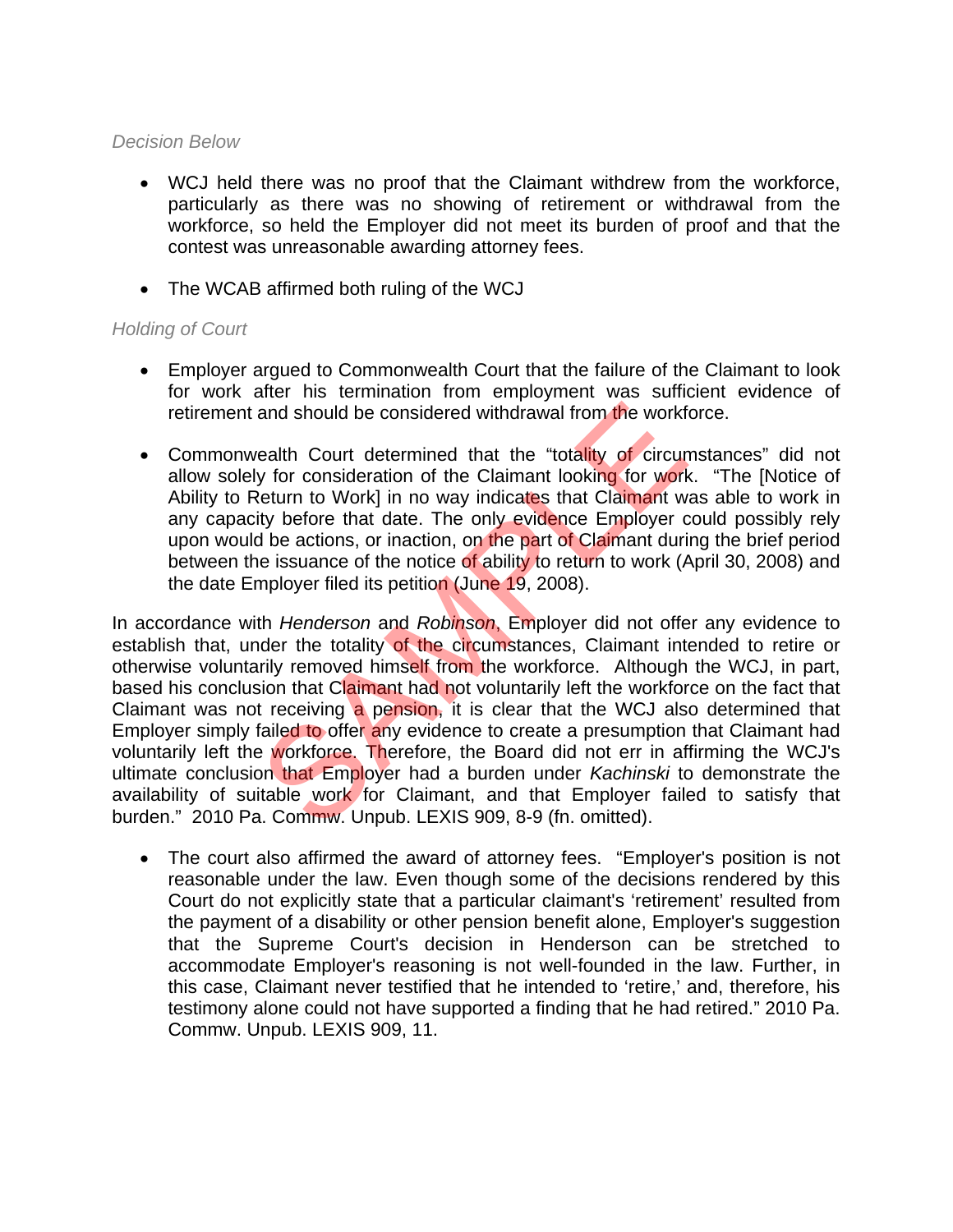# *Keene v. WCAB (Ogden Corp.)***, 21 A.3d 243 (Pa. Cmwlth. 2011)**

### *Key Facts*

- Claimant suffered 1989 work injury.
- Claimant never returned to work with the TOI Employer but did start looking for work after treatment for the work injury was completed.
- In October 2007, Employer filed Suspension Petition alleging withdrawal from the workforce.
- Claimant was not receiving a retirement pension, never submitted retirement papers to the employer nor had she applied for Social Security disability benefits.
- Claimant also testified that she had stopped looking for work for two years, sometime between the work injury and the filing of the petition, because it became very depressing given her inability to find work within her limitations.

#### *Decision Below*

- WCJ rejected the petition and held the Claimant had not voluntarily removed herself from the workforce.
- WCAB reversed the WCJ and granted the suspension petition on the basis of the testimony of the Claimant regarding her stopping her job search for two years.

- Commonwealth Court reversed and held the WCJ correctly determined the Claimant did not withdraw from the workforce on the basis that the "totality of circumstances" did not retire. The employer nor had she applied for Social Security<br>Also testified that she had stopped looking for work<br>between the work injury and the filing of the perty<br>depressing given her inability to find work within h<br>ted the pet
- "Here, the WCAB concluded that Claimant voluntarily withdrew from the workforce because she did not look for work for two years. However, in a voluntary retirement case, a claimant's failure to seek employment is relevant only **after** the employer initially proves that the claimant has voluntarily retired from the workforce. An employer cannot rely on a claimant's failure to seek work to prove a voluntary retirement from the workforce because **a claimant has no duty to seek work until the employer meets its initial burden to show a voluntary retirement**. Until the employer proves a voluntary retirement, the employer has a duty to make job referrals to the claimant." 21 A.3d at 246 (emphasis in original)
- This decision makes the language in *Sabina*, cited above, controlling precedent, as this is a reported decision.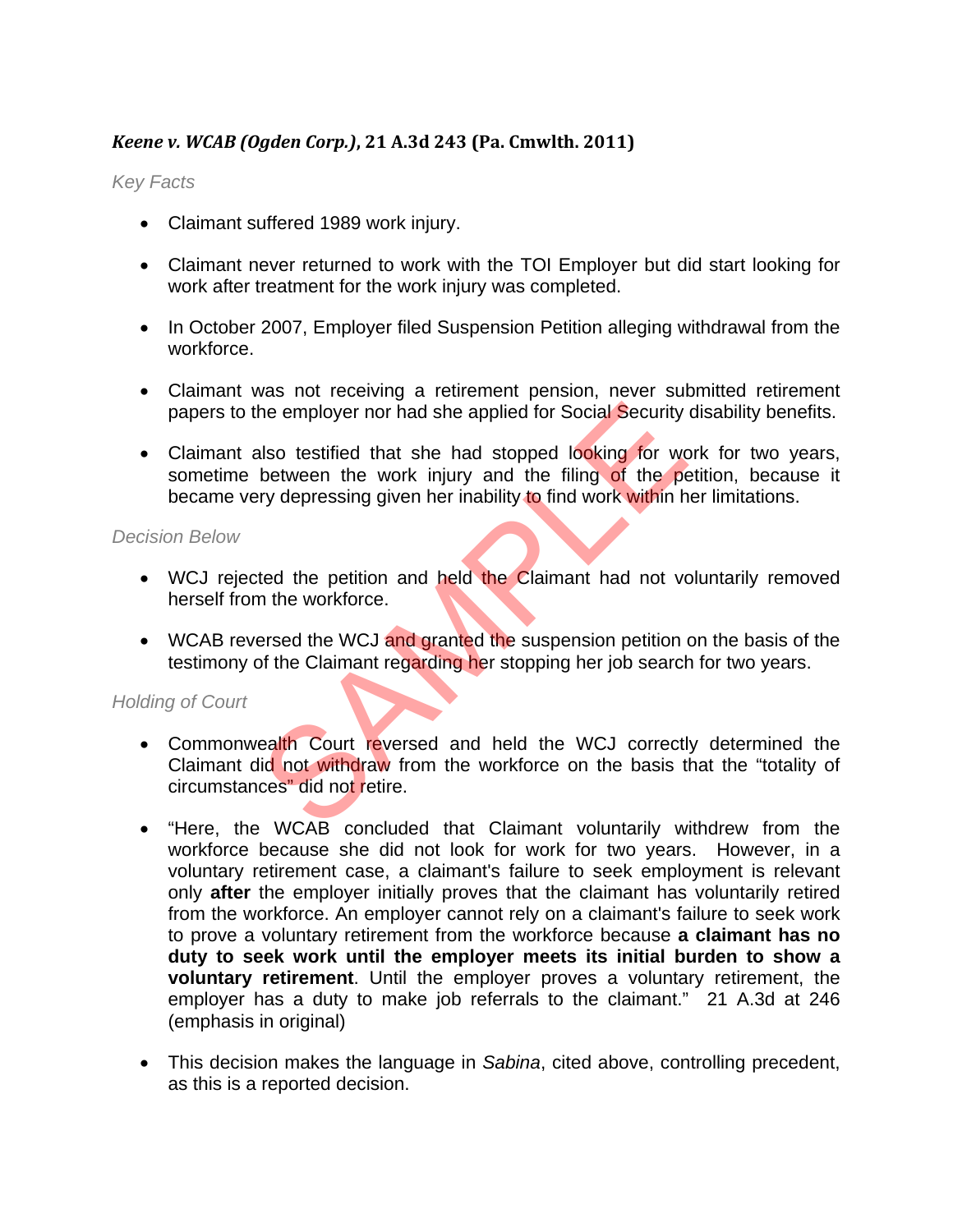# *City of Pittsburgh v. WCAB (Zaborowski)***, 2011 Pa. Commw. Unpub. LEXIS 945 (Pa. Commw. Ct. 2011)**

#### *Key Facts*

- Claimant had a 2003 work injury and never returned to work with the TOI Employer as no modified duty was ever provided.
- Suspension petition filed 2008 alleging withdrawal from the workforce.
- Claimant testifies he never took a pension after the injury, felt he was too injured to work and if offered would attempt to perform a modified duty position.

### *Decision Below*

• WCJ found Claimant could do sedentary or light work but that the Claimant had not withdrawn from the workforce as he did not take a pension and would attempt work if offered.

### *Holding of Court*

 Applying the "totality of circumstances" from *Robinson*, Commonwealth Court affirmed based upon the credible testimony of the Claimant, that he had not taken a retirement pension and would attempt modified work if offered. I Claimant could do sedentary or light work but that<br>wn from the workforce as he did not take a pension ared.<br>The "totality of circumstances" from Robinson, Com<br>ased upon the credible testimony of the Claimant<br>irement pens

# *City of Pittsburgh v. WCAB (Goodlowe)***, 2012 Pa. Commw. Unpub. LEXIS 99 (Pa. Commw. Ct. 2012)**

- 1987 work relate injury to Claimant
- Worked modified duty off and on with Employer until 1994 when Claimant went on total disability.
- Defense medical examination June 2008 which alleged the Claimant was fully recovered.
- August 2008 Termination and Suspension Petition alleging full recovery or withdrawal from the workforce.
- In addition to describing the severity of his disability, Claimant also testified about his attempts to find work, is lack of education and computer skills and that he received no other benefits, including pension or Social Security, while on WC benefits.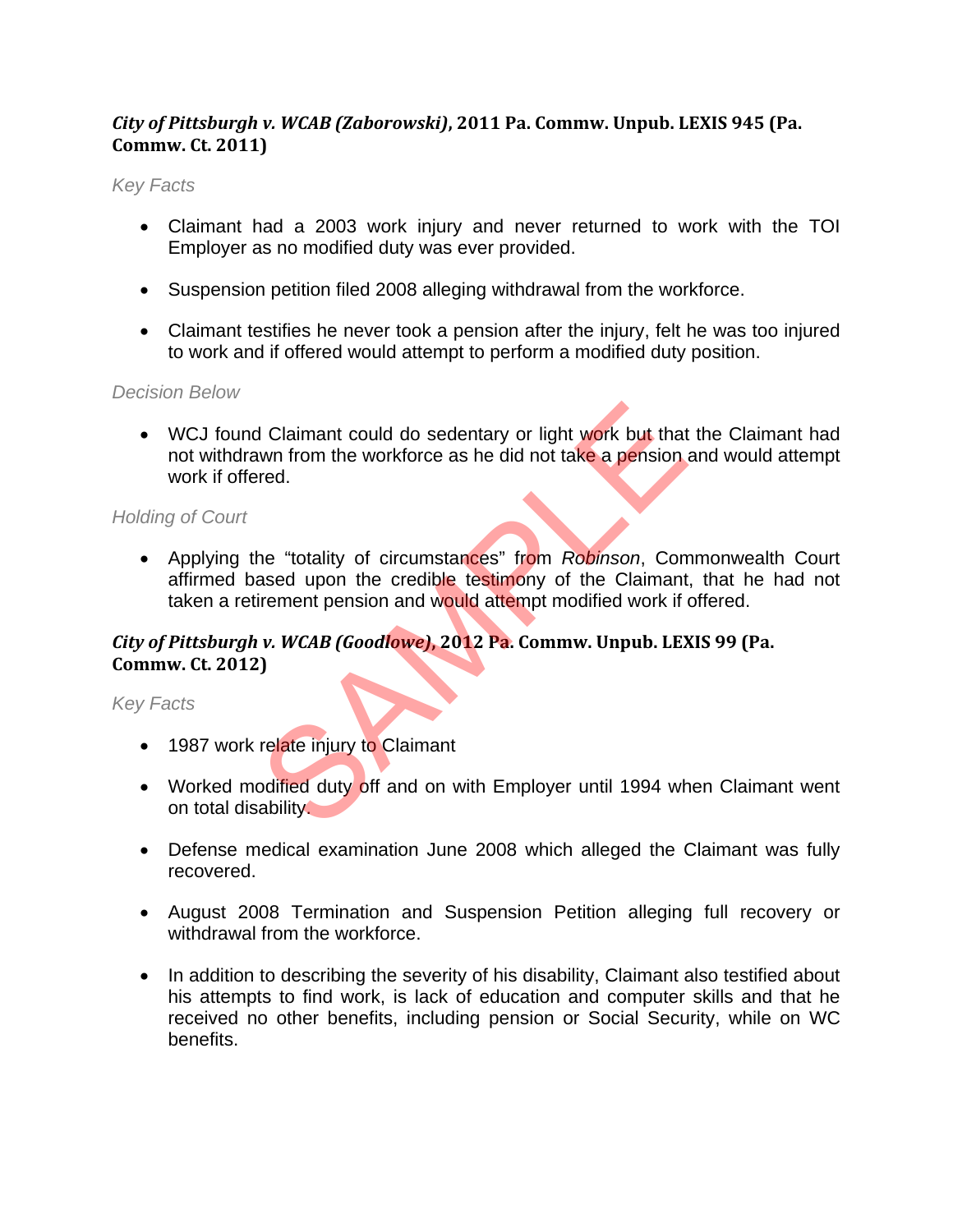#### *Decision Below*

- The WCJ accepted the testimony of Claimant as credible and while finding him able to do light work, he was not fully recovered nor had he withdrawn from the workforce given his unsuccessful attempts to find work.
- Decision affirmed by WCAB

### *Holding of Court*

- "Employer appears to base its contention that Claimant withdrew from the workforce and/or retired largely on the fact that he has residual capacity but has not worked since his position was terminated, a position that we conclude is not supported by *Henderson*, *Kachinski*, or *Robinson*. The facts Employer relies upon were present in *Robinson*. In both *Robinson* and this matter, the claimants worked for City, had modified-duty jobs that were terminated by City, did not return to work after the termination of their modified-duty positions, thereafter received Notices to Return to Work, and started seeking employment immediately following the receipt of such Notices. *Robinson*, 4 A.3d at 1132. Unlike in *Robinson*, where the claimant received a pension from City which we considered a significant factor in determining whether the claimant was retired, Claimant, here, was not receiving a pension of any kind." 2012 Pa. Commw. Unpub. LEXIS 99, 22-23. by *Henderson, Kachinski*, or *Robinson*. The factionseries in *Robinson*. In both *Robinson* and this may city, had modified-duty jobs that were terminated vork after the termination of their modified-duty politices to Re
- As a result, the court held the Employer failed to meet its burden of proof for withdrawal from the workforce.

# **City of Pittsburgh v. WCAB (Marinack), 37 A.3d 39 (Cmwlth. Ct. 2012)**

- Claimant had work-related injury in 2004.
- Treating physician released Claimant for light duty work September 2008.
- Employer sent NARTW two days after release then filed Suspension Petition alleging withdrawal from workforce on September 24, 2008.
- Claimant testified that he applied for two jobs (one with aunt and one with friend), looked in want ads and planned to go to OVR after March 25, 2009 surgery for his work-related injury.
- After the surgery, the Claimant was not able to work at any time during the pendency of the petition.
- The Claimant has applied for a disability pension but this was denied as the Employer had fired the Claimant.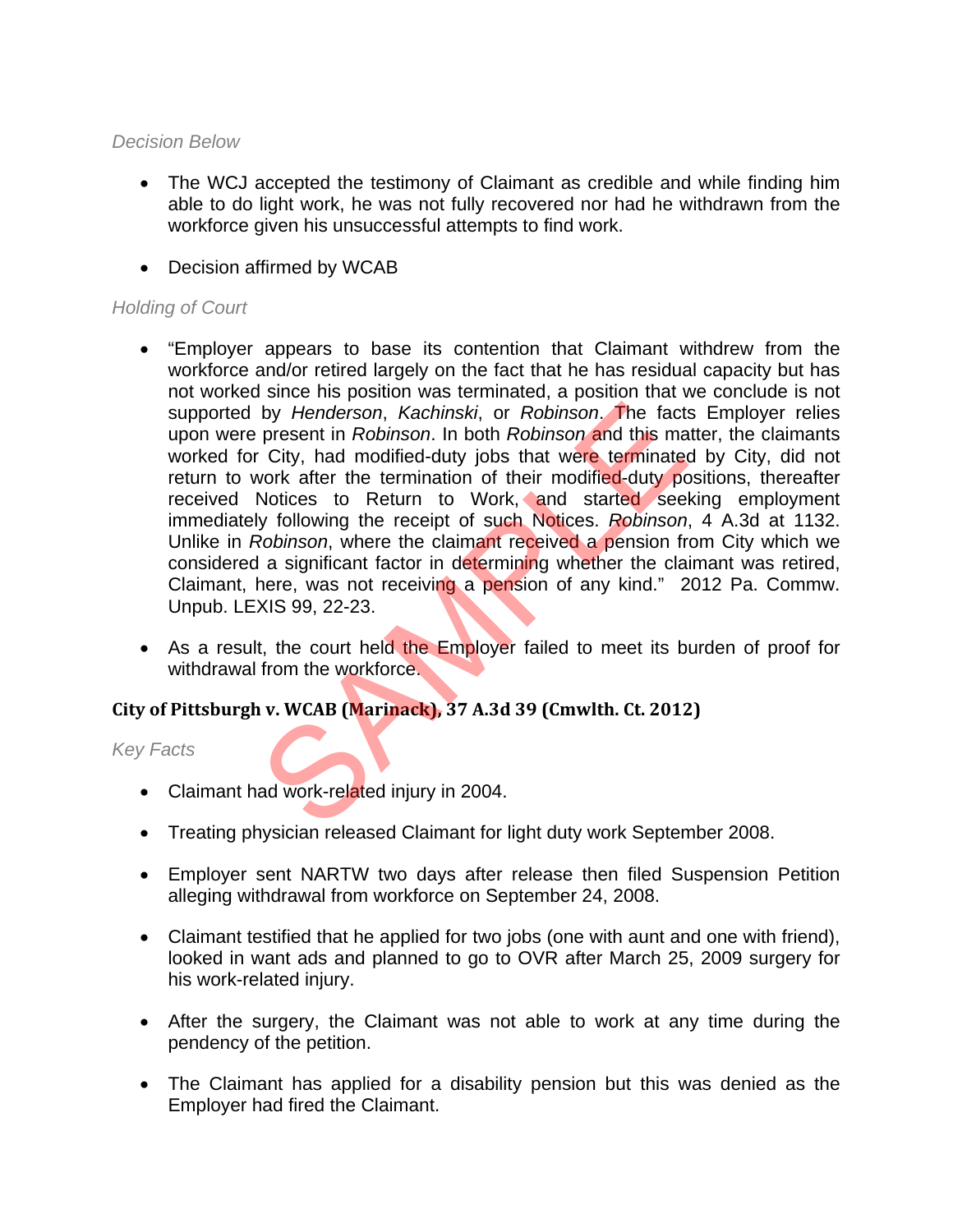The Claimant also testified that he did not intend to withdraw from the workforce.

#### *Decision Below*

- The WCJ rejected the evidence that the Claimant did not withdraw from the workforce and granted the Suspension Petition.
- The WCAB reversed by holding the discharge showed the Claimant did not retire and that the application for disability pension also does not evidence retirement.

### *Holding of Court*

 Commonwealth Court affirmed the WCAB on the basis that the Employer did not meet its burden of proof regarding withdrawal from workforce. "Employer's evidence did not prove that Claimant intended to withdraw from the workforce. Claimant denies any intention to withdraw from the workforce; in other words, Claimant's intent is not "undisputed." *Robinson*, 4 A.3d at 1134. *Robinson* gives examples of how an employer can prove an intent to withdraw from the workforce but otherwise does not provide quidance to make this case, and it is a difficult burden. Nevertheless, it is clear under *Robinson* and *Keene* that a claimant's lack of effort to look for a job does not prove an intention to withdraw from the workforce. Accordingly, it was Employer's burden to show that it assisted Claimant in returning to the workforce, and it did not present such evidence. We are constrained by *Robinson* to hold that Employer did not make a case for suspension." 37 A.3d at 46. id not prove that Claimant intended to withdraw freming and identify the same intended to withdraw freming any intention to withdraw from the workforce intent is not "undisputed." *Robinson*, 4 A.3d at 113 of how an employ

# *City of Pittsburgh v. WCAB (Woods)***, 2012 Pa. Commw. Unpub. LEXIS 118 (Pa. Commw. Ct. 2012)**

- Original 1992 work-related injury to Claimant after which modified duty was provided.
- New injury in 2000 but Claimant continued to work until a disability pension was approved.
- September 2007 defense medical examination found the Claimant could do modified duty.
- October 15, 2007 a Suspension Petition was filed alleging withdrawal from workforce.
- Claimant stopped work when the disability pension was granted due to the extreme pain.
- Claimant did not look for work because she believed she could not work at all.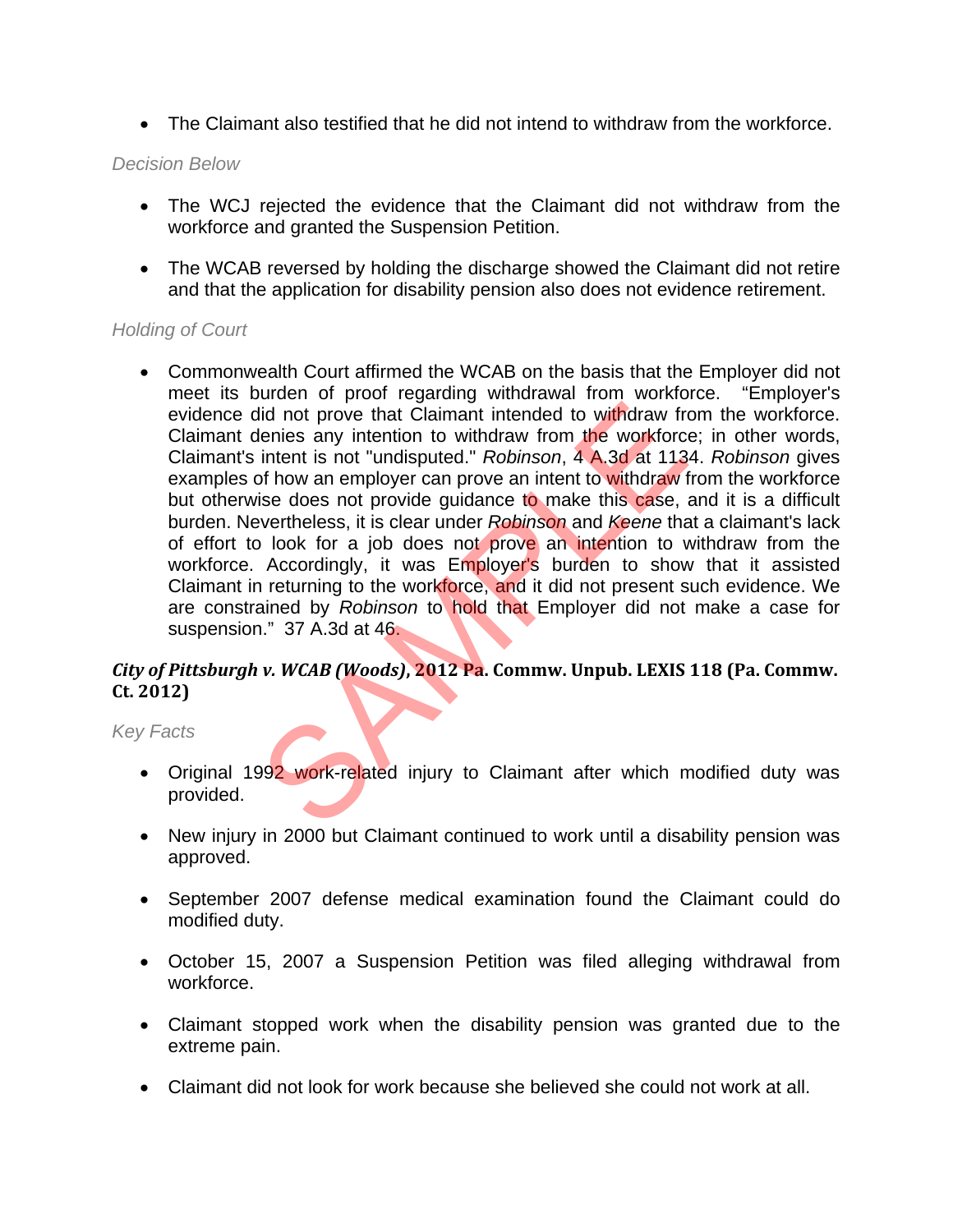The treating physician testified that the Claimant was precluded from even sedentary work on a full-time basis.

#### *Decision Below*

 The WCJ found the Claimant accepted the disability pension because she could not work and that work-related injury precluded the Claimant from performing any work so the Employer did not meet its burden of proof for withdrawal from workforce. This is in line with one of the methods stated by the Supreme Court in *Henderson* for defeating such a petition.

# *Holding of Court*

- The appeal of the Employer was rejected by Commonwealth Court as, "In sum, Claimant took a disability pension because she was unable to do her light-duty job because of her work injury, and Dr. Bakkila has not released her to any specific job because he does not know her capabilities. Under the totality of circumstances test established in *Robinson*, Employer has not proven that Claimant intended to withdraw from the workforce. Accordingly, before it can suspend benefits, Employer must assist Claimant in returning to the workforce, which can begin with the work hardening program recommended by Dr. Bakkila." 2012 Pa. Commw. Unpub. LEXIS 118, 11. From the disability pension because she was unable to<br>sook a disability pension because she was unable to<br>see of her work injury, and Dr. Bakkila has not rel<br>b because he does not know her capabilities. Un<br>ces test establi
- QUERY How does this case differ from *Bonenberger* (below)?

# *City of Pittsburgh v. WCAB (Moreland)***, 2012 Pa. Commw. Unpub. LEXIS 316 (Pa. Commw. Ct. 2012)**

- The Claimant was injured at work in 1991 and never returned to employment with the Employer as no modified duty was made available.
- An occupational disability pension was taken by the Claimant in 1993.
- A March 2008 defense medical examination stated the Claimant could perform full-time sedentary work.
- A NARTW was issued shortly after the evaluation and a Suspension Petition was flied in April 2008.
- The Claimant testified that until he spoke with his treating physician after receiving the NARTW he did not know he could work, but then applied for several jobs and was denied due to his medical condition.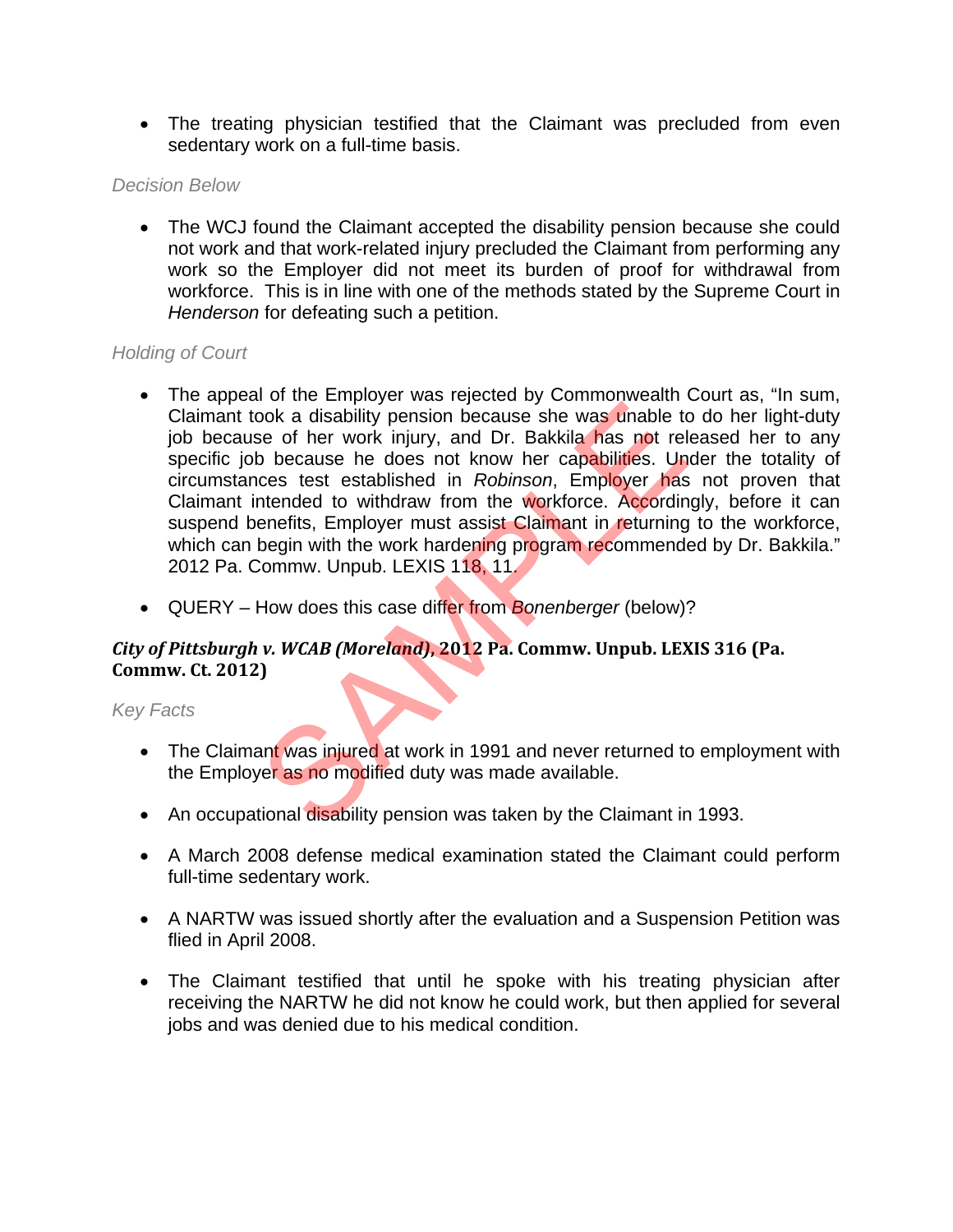#### *Decision Below*

- The WCJ accepted this testimony and found the Claimant was forced from the labor market by his work-related injury and that was the basis for his disability pension.
- The WCAB affirmed on the basis of *Robinson* and determined that the facts of this case were analogous to *Robinson*.

### *Holding of Court*

- The Employer, on appeal, challenged the manner in which the WCAB applied *Robinson* which was rejected by Commonwealth Court.
- "The City's burden of proof argument seems to be grounded in a misunderstanding of both *Robinson* and *Southeastern Pennsylvania Transportation Authority v. Workers' Compensation Board of Review (Henderson)*, 543 Pa. 74, 669 A.2d 911 (1995). As the City notes, our Supreme Court in *Henderson* stated that:

It is clear that disability benefits must be suspended when a claimant voluntarily leaves the labor market upon retirement. The mere possibility that a retired worker may, at some future time, seek employment does not transform a voluntary retirement from the labor market into a continuing compensable disability. An employer should not be required to show that a claimant has no intention of continuing to work; such a burden of proof would be prohibitive. For disability compensation to continue following retirement, a claimant must show that he is seeking employment after retirement or that he was forced into retirement because of his work-related injury. Is burden of proof argument seems to be tanding of both Robinson and Southeaste<br>tion Authority v. Workers' Compensation Below and Southeaste<br>tion Authority v. Workers' Compensation Below<br>anderson stated that:<br>ability benef

*Id.* at 79, 669 A.2d at 913. The City reads this statement to require a burden shifting paradigm under which an employer needs show only that a claimant has stopped working and taken some form of pension, after which the claimant must prove that he has not, in fact, removed himself from the labor market. As this court makes clear in *Robinson*, however, this is an over simplistic view because:

Employer, in this case, appears to assume that Claimant retired because she applied for, and accepted, a *disability* pension. Such an assumption is not surprising because the issue of *whether* a claimant had retired has rarely been in dispute.

\* \* \*

[I]n cases interpreting *Henderson*, it appears that the issue of whether a claimant was, in fact, retired has seldom, if ever, been fully litigated. However, an examination of these cases reveals that in each, the claimant's retirement was undisputed or that the totality of the circumstances supported a holding that the claimant had made the decision to retire.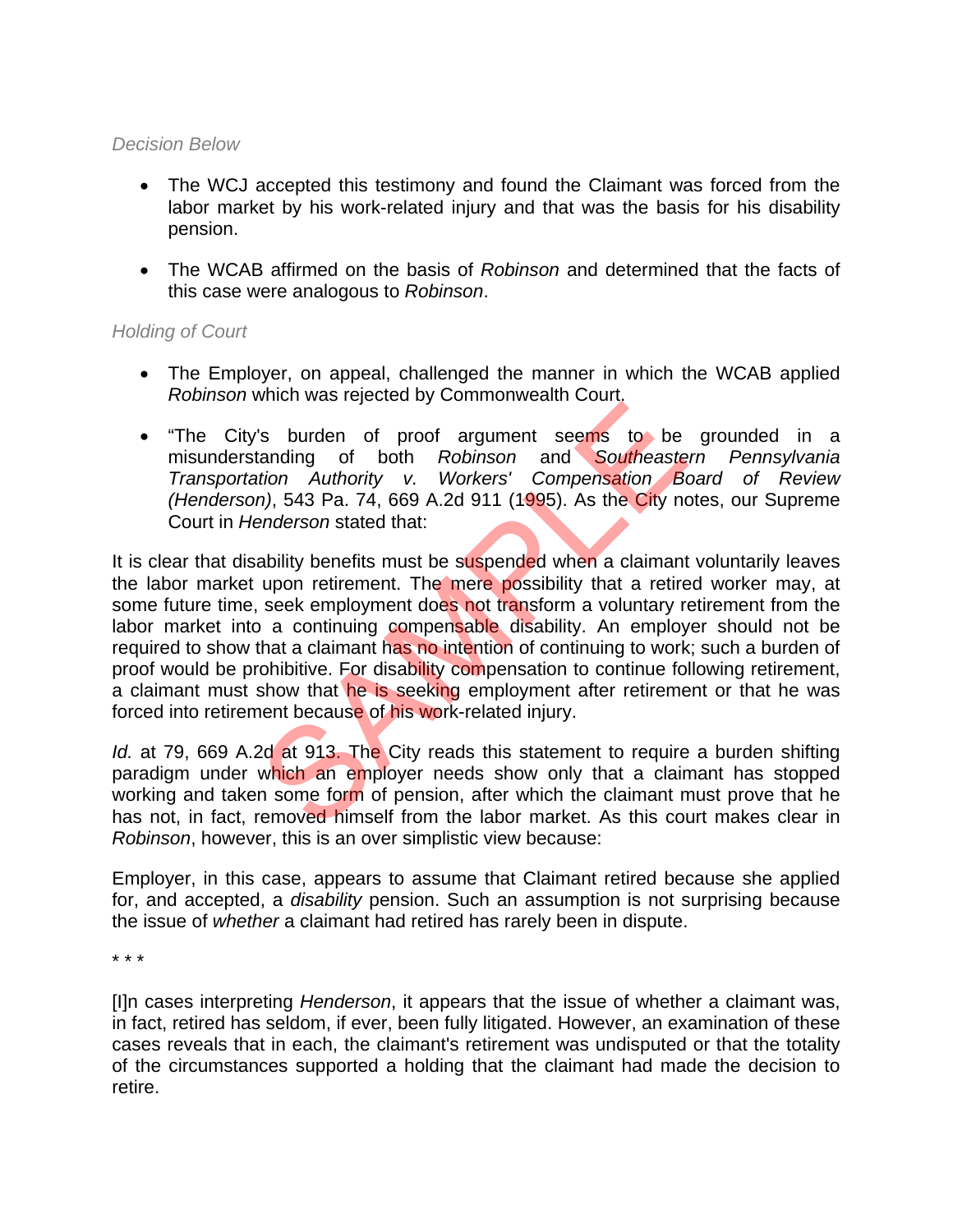4 A.3d at 1135 (emphasis original). The court went on to note that:

Circumstances that could support a holding that claimant has retired include: (1) whether there is no dispute that the claimant retired; (2) the claimant's acceptance of a retirement pension; or (3) the claimant's acceptance [11] of a pension and refusal of suitable employment within her restrictions.

4 A.3d at 1138. Simply put, "retirement," as used in both *Henderson* and *Robinson*, is synonymous with "voluntarily leaving the labor market" and the employer's initial burden is to show that the claimant has, in fact, left the workforce in one of the ways described above. Only then does the burden shift to the claimant to show either that he is attempting to return or that his departure from the workforce was involuntary and caused by his work related injuries." 2012 Pa. Commw. Unpub. LEXIS 316, 9-12 (fn. omitted).

### *City of Pittsburgh v. WCAB (Fouch)***, 2012 Pa. Commw. Unpub. LEXIS 109 (Pa. Commw. Ct. 2012)**

*Key Facts* 

- Claimant had a March 2004 work-related injury.
- January 2005 Claimant accepts disability retirement pension.
- September 2008 defense medical examination released Claimant for full-time light duty work.
- Suspension Petition filed October 2008 alleging withdrawal from workforce.
- When he received the NARTW the Claimant began applying for work and applied for over 15 positions by time of hearing. v. WCAB (Fouch), 2012 Pa. Commw. Unpub. LEXIS 1<br>ad a March 2004 work-related injury.<br>05 Claimant accepts disability retirement pension.<br>2008 defense medical examination released Cla<br>vork.<br>In Petition filed October 2008 all

#### *Decision Below*

 The WCJ denied the petition on the basis that the testimony of the Claimant was credible and he continued to look for work after NARTW.

# *Holding of Court*

 Commonwealth Court affirmed the WCJ by holding that the Employer failed to meet its burden of proof for withdrawal from the workforce and that the evidence must be viewed in its entirety, not selectively as the Employer sought. "Although Employer's recital of the law set forth in *Henderson* is correct as it applies to a claimant who voluntarily removes himself from the workforce, Employer ignores this Court's *Robinson* decision, in which we set forth a test for determining when and under what circumstances a claimant can be found to have done so. *Robinson*, 4 A.3d at 1135 ("[W]hen is a claimant "retired' such that Henderson and its progeny apply?"). Employer argues that the Board erred because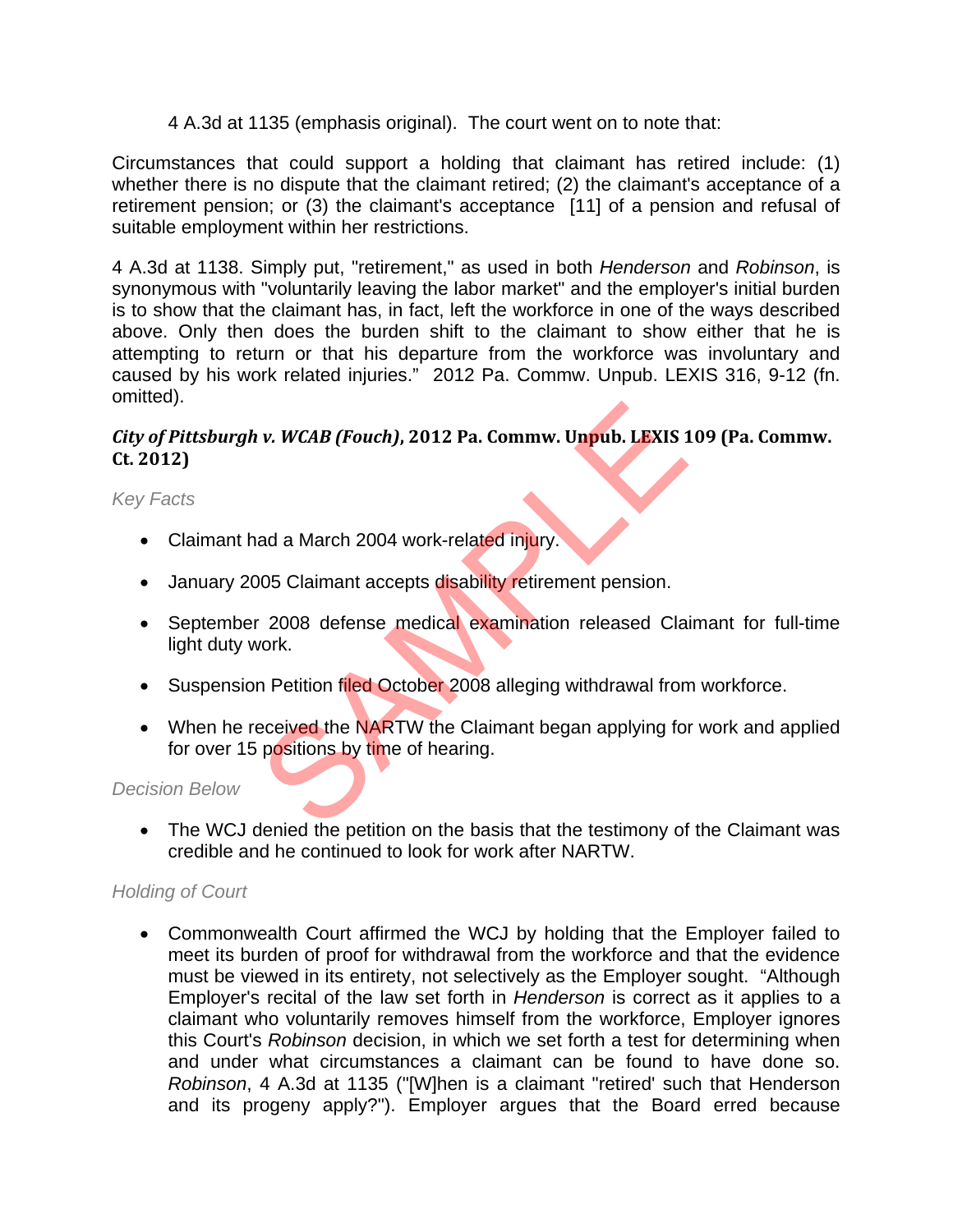Claimant testified that he "retired" when he accepted a disability pension from Employer. According to Employer, Claimant's statement that he "retired" establishes as a matter of law that Claimant intended to withdraw from the workforce. That is precisely the type of bright-line analysis a plurality of this Court discouraged in *Robinson*. Claimant's testimony that he "retired" must be examined in light of the totality of the circumstances, which is what the Board did. We find no error in the Board's analysis." 2012 Pa. Commw. Unpub. LEXIS 109, 9-10.

### *City of Pittsburgh v. WCAB (Bonenberger)***, 2012 Pa. Commw. Unpub. LEXIS 116 (Pa. Commw. Ct. 2012)**

*Key Facts* 

- Claimant suffered 2002 work-related injury.
- Immediately the Claimant was put into a modified duty job by the Employer.
- This job ended by the Employer in 2003 when the Employer ended the modified duty program and the Claimant was forced to leave work.
- Claimant subsequently accepted a disability retirement pension.
- A defense medical examination found the Claimant capable of medium duty work.
- The treating physician testified the Claimant could do light duty work.
- The Claimant testified he went back to school and looked for several jobs through the military where he had served for 30 years before going to work for the Employer. uffered 2002 work-related injury.<br>
Vy the Claimant was put into a modified duty job by the<br>
Inded by the Employer in 2003 when the Employer e<br>
am and the Claimant was forced to leave work.<br>
Ubsequently accepted a disabilit

*Decision Below* 

- The WCJ accepted the testimony of the Claimant and his treating physician finding that the Employer failed to meet its burden of proof.
- The WCAB found substantial evidence supported the findings of the WCJ.

- Commonwealth Court reversed on the basis of *Day* (above) by stating the Claimant retired by accepting a pension to keep his medical benefits so the Employer met its burden of proof. 2012 Pa. Commw. Unpub. LEXIS 116, 9-10.
- The court then went on to state the jobs the Claimant sought were not sufficient to meet his burden of proof once the Employer met its burden regarding retirement. 2012 Pa. Commw. Unpub. LEXIS 116, 10-11.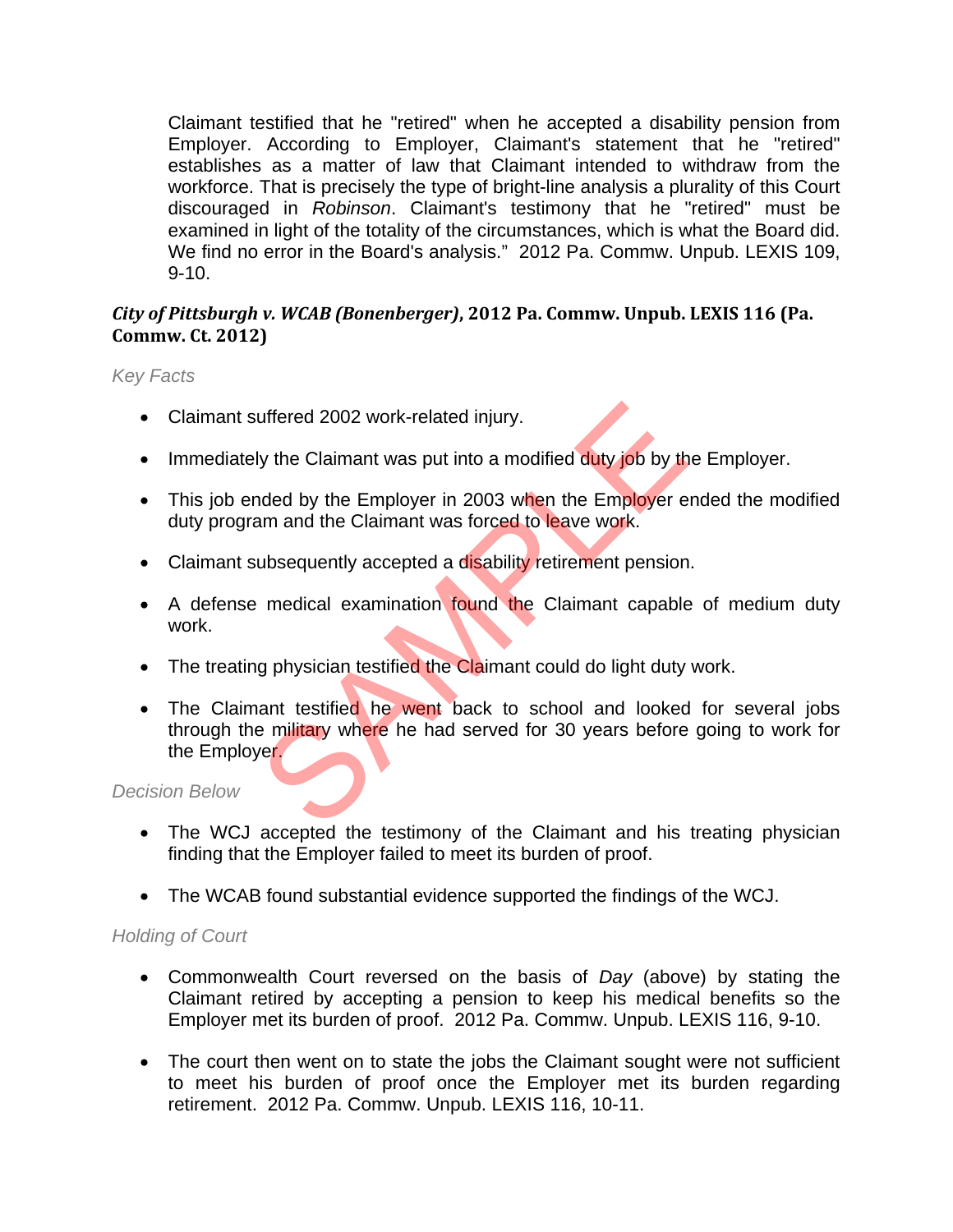QUERY – How can *Robinson* state the disability pension was not enough for the Employer to meet its burden of proof, yet the panel here used the same pension to hold the Claimant was retired?

# *City of Pittsburgh (Police) v. WCAB (Lewandowski)***, 2012 Pa. Commw. Unpub. LEXIS 177 (Pa. Commw. Ct. 2012)**

#### *Key Facts*

- Claimant suffered 1995 work-related injury.
- After notifying the Employer he was retiring to apply for a service connected disability, Claimant filed with the Pension Board "to be retired on pension." 2012 Pa. Commw. Unpub. LEXIS 177, 2.
- Employer subsequently obtained an opinion the Claimant could perform some level of work and files a Suspension Petition based on withdraw from workforce.

#### *Decision Below*

• The WCJ held the Employer did not meet its burden of proof to show withdrawal from workforce.

#### *Holding of Court*

• Commonwealth Court ultimately remands to have the WCJ make a finding regarding whether the pension was a retirement or disability pension as differing rules would apply, *i.e.*, *Henderson* verses *Robinson*. 2012 Pa. Commw. Unpub. LEXIS 177, 16-19. Subsequently obtained an opinion the Claimant cork and files a Suspension Petition based on withdraw<br>
and files a Suspension Petition based on withdraw<br>
and the Employer did not meet its burden of proof to<br>
orce.<br>
ealth Co

### *City of Pittsburgh v. WCAB (Norris)***, 2012 Pa. Commw. Unpub. LEXIS 262 (Pa. Commw. Ct. 2012)**

- Claimant suffered a December 1992 work-related injury and eventually returned to work with the Employer in modified duty.
- The Claimant was put out of work when the Employer ended its modified duty program in 2004.
- A disability pension was then accepted by the Claimant after the modified duty work was eliminated.
- On May 29, 2008, the Employer filed a Suspension Petition alleging withdrawal from the workforce based on a defense medical examination that the Claimant could do modified duty work.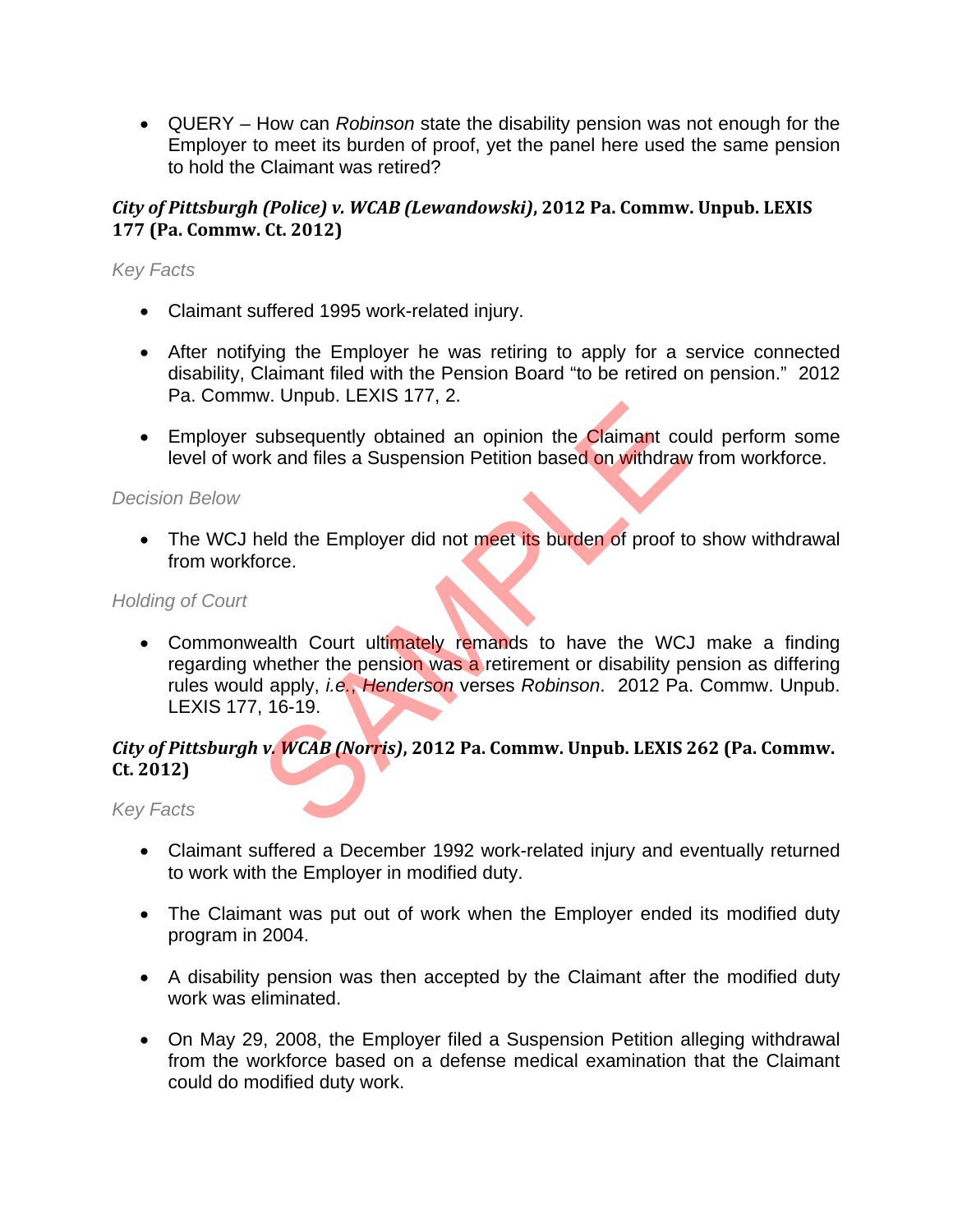- The Claimant testified she wanted to continue to work for the Employer but was gotten rid of, so that she did not intend to permanently retire.
- No employment was sought or obtained by the Claimant after being out of work because she had limited skills and received assistance in completing job applications from family and others.

#### *Decision Below*

 The WCJ found the Claimant did not voluntarily leave the labor market and had she not had the work removed by the Employer she would have continued her employment, on this basis the Employer did not meet its burden of proof.

#### *Holding of Court*

• Commonwealth Court affirmed the dismissal of the petition. "Here, the WCJ and the Board concluded that Employer did not meet its burden of proving that Claimant retired. We agree. Although Claimant accepted a disability pension, this alone is not enough to deduce that Claimant retired. See *Robinson*, 4 A.3d at 1137. In addition, Employer contends that Claimant conceded to signing the form indicating her desire to retire, which, in turn, is another circumstance that tends to prove that Claimant retired. (Employer's Brief at 16.) While an accurate statement, Claimant did not understand that her signature indicated a desire to retire. When asked if Claimant understood the significance of signing the form she stated, "No, I don't really understand it, because they told me—she just told me I would be getting a disability pension, the lady at the Board, so I signed it. I mean . . . ." (R.R. at 119a.) This statement does not indicate a desire to retire nor does it exhibit that Claimant understood the significance of accepting a pension. In fact, further testimony establishes that Claimant did not intend to retire. (R.R. at 58a.) ealth Court affirmed the dismissal of the petition. "He concluded that Employer did not meet its burdetired. We agree. Although Claimant accepted a disate of enough to deduce that Claimant retired. See Rc ddition, Employer

Finally, Employer contends that, although Claimant had the ability to work, she chose to not to work. As previously addressed and as evidenced by the WCJ and the Board, Claimant has limited literal skills that impaired her employment application process. Claimant's lack of employment does not indicate a desire to retire, but rather a lack of capacity to apply appropriately for positions. Moreover, Claimant expressed her desire to continue working in the labor market as well as her desire to keep her position with Employer. Based on the *totality of circumstances* in this case, Claimant did not voluntarily remove herself from the workforce and the Board did not err in its application of Robinson." 2012 Pa. Commw. Unpub. LEXIS 262, 14-15 (emphasis supplied).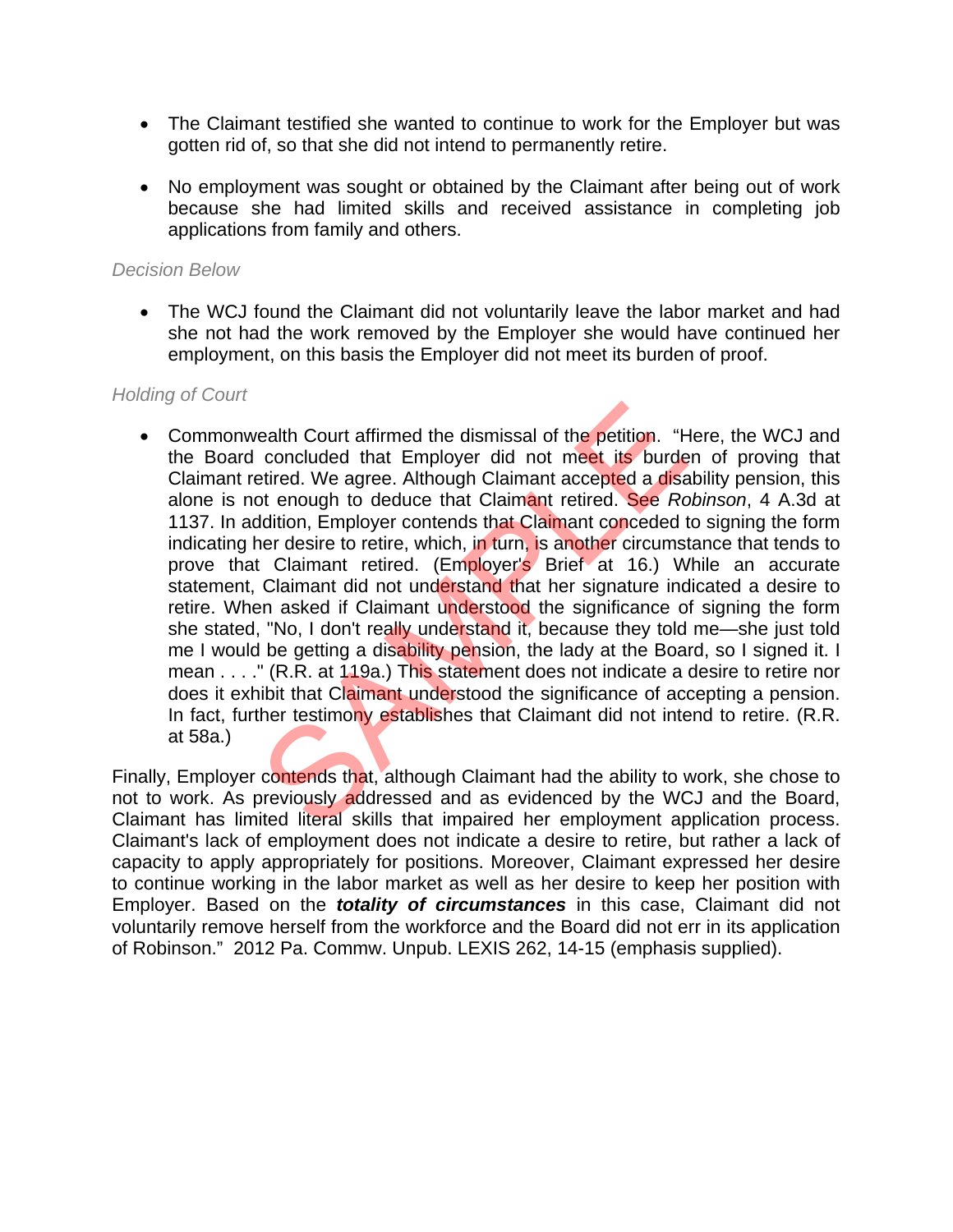# **Receipt of Disability Pension**

*Robinson* first discusses the effect of the receipt of a disability pension on whether the employer can use this to meet the burden of proof. *See* above.

### **City of Pittsburgh v. WCAB (Leonard), 18 A.3d 361 (Pa. Cmwlth. 2011)**

#### *Key Facts*

- Claimant suffered 1994 work-related injury as a police officer and returned to full duty 1995.
- Worked full duty until 2004 when injury recurred and was eventually put on total disability benefits.
- Beginning April 2006, the Claimant began receiving a service connected disability pension.
- In July 2007, a defense medical examination allowed that the Claimant could perform full-time light work and part-time medium work.
- On September 4, 2007 a Suspension Petition was filed alleging withdrawal from the workforce.

#### *Decision Below*

- The WCJ found that the Claimant had withdrawn from the workforce from August 16, 2007 through December 1, 2008 and that based on the NARTW served on him after the defense medical examination was required to look for work. The Taury and 2006, the Claimant began receiving a sension.<br>
Or, a defense medical examination allowed that the<br>
I-time light work and part-time medium work.<br>
The Hight work and part-time medium work.<br>
The Hight work and p
- The WCJ then found the Claimant started a good faith job search after December 1, 2008 so the Claimant was then seeking work and became reattached to the labor market.

- Employer argued on appeal that benefits should have been suspended on the taking of the disability pension, which equates with a retirement, and that the job search by the Claimant was not in good faith.
- Based on *Robinson*, the court held that the acceptance of a pension alone is not sufficient to show by the "totality of circumstances" that the Claimant withdrew from the workforce. 18 A.3d at 365
- Further, the court held that the job search by the Claimant met the requirements established in *Pennsylvania State University v. WCAB (Hensal)*, 948 A.2d 907, 910 (Pa. Cmwlth. 2008), for a valid job search. 18 A.3d at 366-367.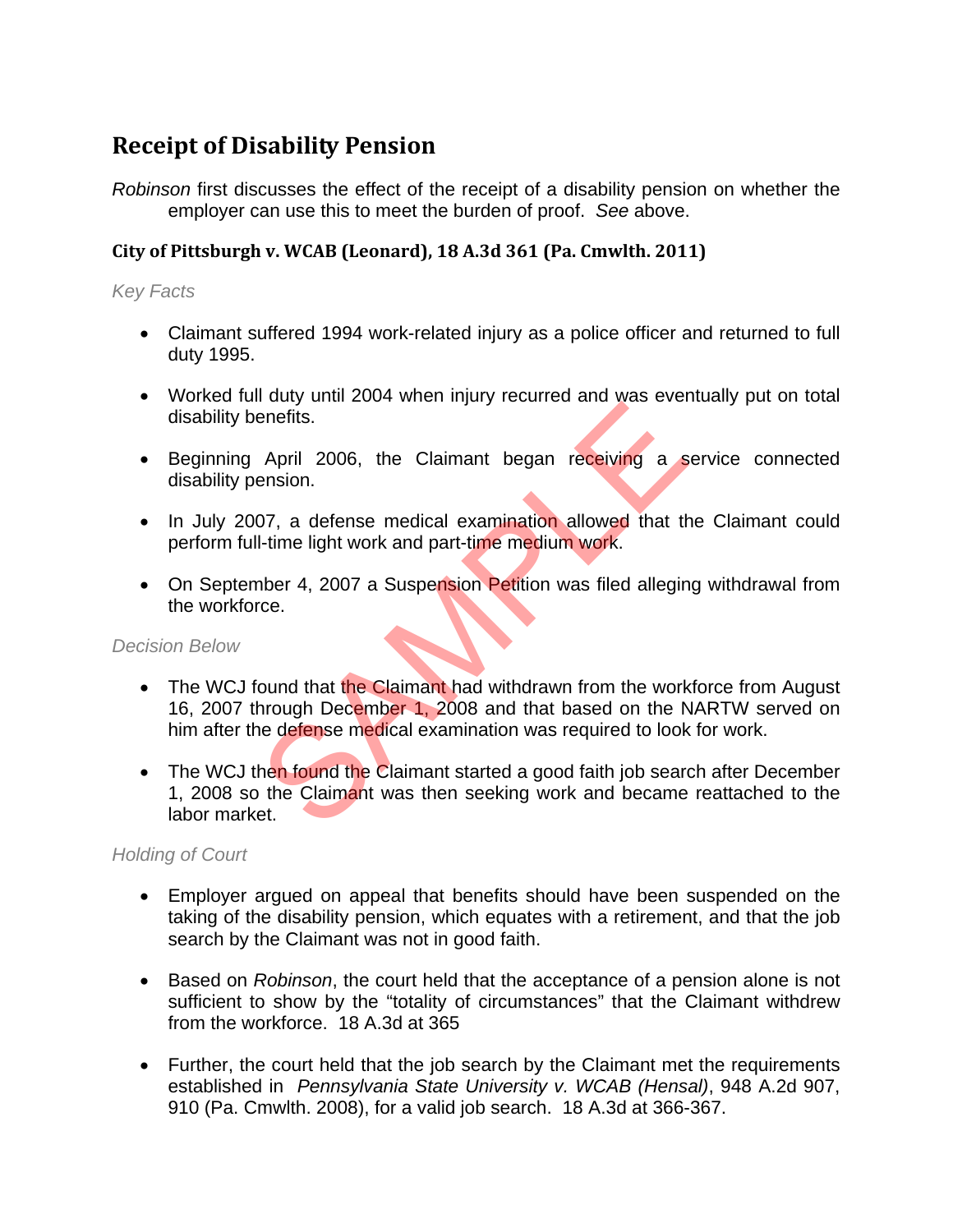# *City of Pittsburgh v. WCAB (Gregorchik)***, 2012 Pa. Commw. Unpub. LEXIS 9 (Pa. Commw. Ct. 2012)**

*Key Facts* 

- Work injury to Claimant in 1994.
- Claimant returned to light duty with the Employer in 1995.
- The Employer terminated the light duty program in 2003.
- In December 2003, Claimant accepted a service connected disability pension.
- Defense medical examination in May 2007 which released her for medium work.
- On May 30, 2007 NARTW sent to Claimant and Suspension Petition filed based on removal from workforce.
- Claimant testified that after being removed from work in 2003 she took care of her ill mother for 2 years and then only looked through want ads until 2007.
- Claimant subsequently testified she began to look for work on March 14, 2008 by applying of a number of jobs, taking a Postal Service test and completed courses for computer usage.
- Claimant also stated that she would have continued to work for the Employer had it not terminated the modified duty which it provided.

#### *Decision Below*

• The WCJ found the Claimant could do medium work and accepted the testimony of the Claimant about her job search efforts, so he found the Claimant was withdrawn from the workforce from May 2007 until March 14, 2008 and then became reattached to the workforce, reinstating benefits. edical examination in May 2007 which released her local examination in May 2007 which released her local control of the settified that after being removed from work in 2003 are for 2 years and then only looked through want

#### *Holding of Court*

 Commonwealth Court applied decision in *Leonard* (above) to hold that the findings of the WCJ are conclusive and substantial evidence supports the decision. 2012 Pa. Commw. Unpub. LEXIS 9, 10-12.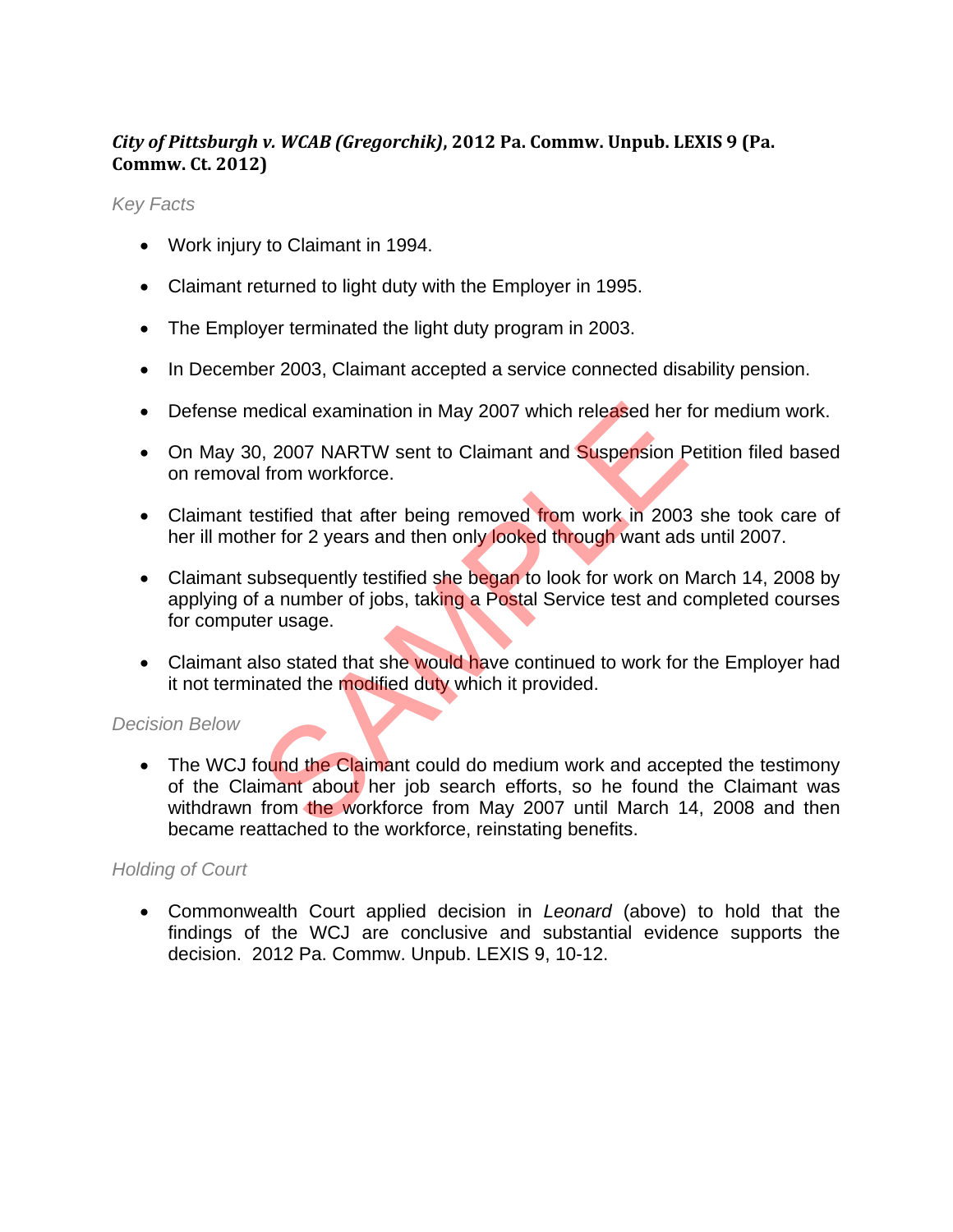# *City of Pittsburgh v. WCAB (Darwin)***, 2012 Pa. Commw. Unpub. LEXIS 77 (Pa. Commw. Ct. 2012)**

*Key Findings* 

- 1985 work-related injury to the Claimant.
- In 1989, the Employer made light duty work available to Claimant
- The Employer ended the light duty program in 2003 putting Claimant out of work.
- The Claimant applied for disability pension in January 2006 which was granted.
- March 2008 defense medical examination allows the Claimant light duty work followed by April 2008 NARTW.
- Suspension Petition filed May 1, 2008 alleging withdrawal from the workforce.
- Claimant testified he applied for a number of jobs, but not all the applications were completed due to poor computer skills.
- Claimant also testified he would have continued to work the modified duty had the Employer not removed it from him.

#### *Decision Below*

• The WCJ denied the **petition on the strength of the testimony of the Claimant that** he actively sought employment.

- Commonwealth Court held *Robinson* controlling and that based on "totality of circumstances" the Employer failed to show any evidence the Claimant withdrew from the workforce. 2012 Pa. Commw. Unpub. LEXIS 77, 7-9. Mapple States and allows the Claima<br>
State of April 2008 NARTW.<br>
April 2008 NARTW.<br>
In Petition filed May 1, 2008 alleging withdrawal from<br>
estified he applied for a number of jobs, but not a<br>
leted due to poor computer sk
- "*Robinson* established that the acceptance of a disability pension does not create a presumption that a claimant has left the workforce. *Id.* at 1137. *Robinson* requires the employer to offer other evidence that would, in totality, show that a claimant collecting a disability pension has intended to withdraw from the work force permanently." 2012 Pa. Commw. Unpub. LEXIS 77, 8.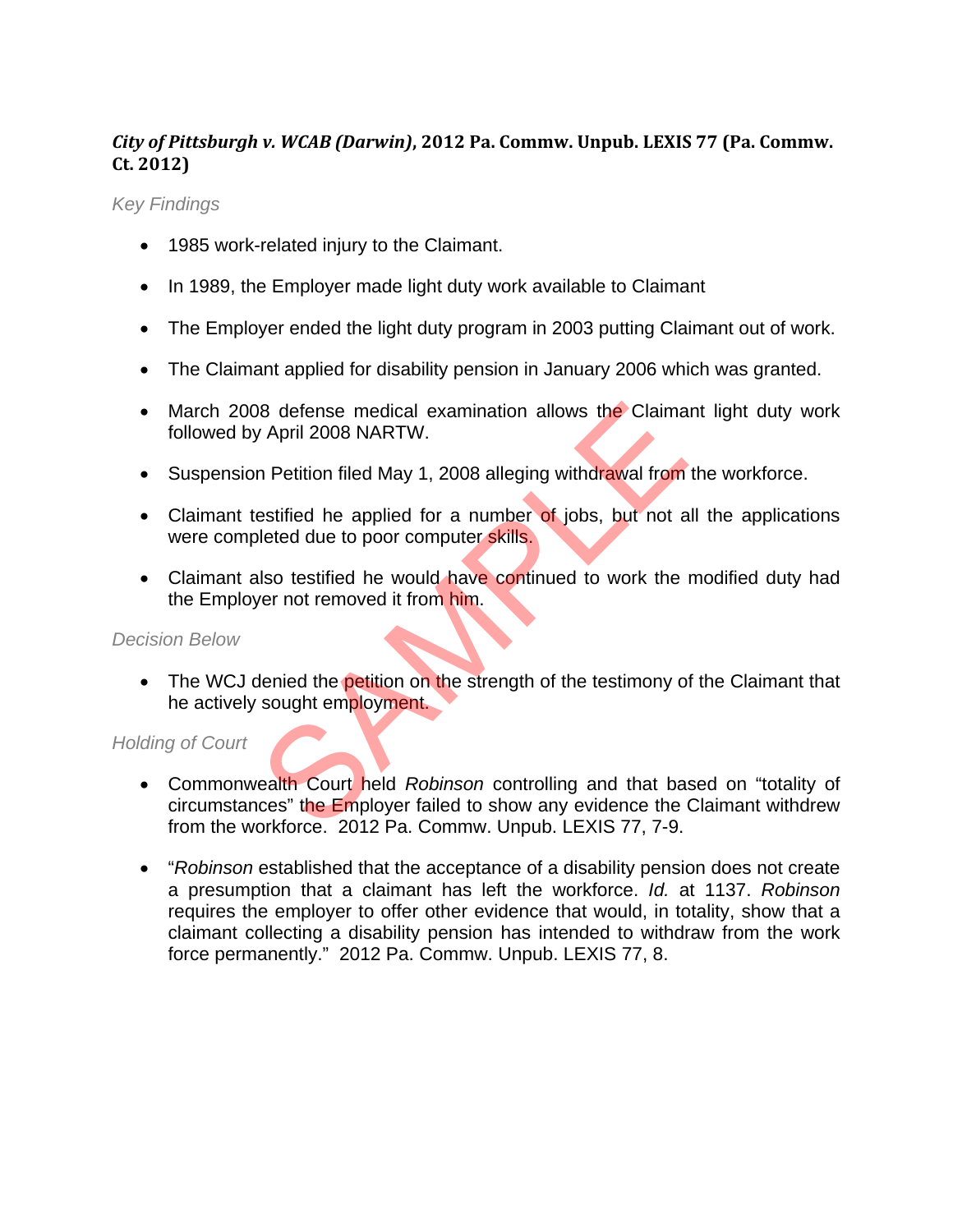# **Receipt of Social Security Benefits**

# *Burks v. WCAB (City of Pittsburgh),* **36 A.3d 639 (Pa. Cmwlth. 2012)**

*Key Facts* 

- Work injury to Claimant in 1984.
- Claimant received Social Security Disability benefits.
- Claimant never worked after the injury.
- There were other non-work-related medical problems from which the Claimant suffered.
- April 2008 defense medical examination allows for light duty work.
- April 2008 NARTW and August 2008 Suspension Petition on withdrawal from workforce.

*Decision Below* 

• WCJ found, based upon evidence that the Claimant did not seek work since 1984 and she was on Social Security Disability benefits, had retired and withdrawn from the workforce. defense medical examination allows for light duty wo<br>
NARTW and August 2008 Suspension Petition of<br>
A, based upon evidence that the Claimant did not<br>
she was on Social Security Disability benefits,<br>
from the workforce.<br>
Im

- Here the Employer argued in response to the appeal by the Claimant that under *Robinson* and the "totality of circumstances" the Claimant had withdrawn from the workforce.
- Commonwealth Court distinguished *Keene* (above) holding that the acceptance of the Social Security Disability benefits, evidencing the inability to do substantial gainful activity, plus the ability to work regarding the work-related injury shows the Claimant withdrew from the workforce.
- "Here, Claimant suffered from a work injury that limited Claimant to light-duty work, but she also suffered from non-work-related medical conditions that limited Claimant further. Because of the latter conditions, Claimant chose to apply for Social Security Disability benefits. To continue her receipt of those benefits, Claimant can work only through Social Security's "Ticket to Work" program, but there is no evidence in this case that Claimant participates in that program. Thus, Claimant's decision to receive Social Security Disability benefits shows that she has voluntarily withdrawn from the workforce for reasons unrelated to the work injury." 36 A.3d at 633-634 (fn. omitted)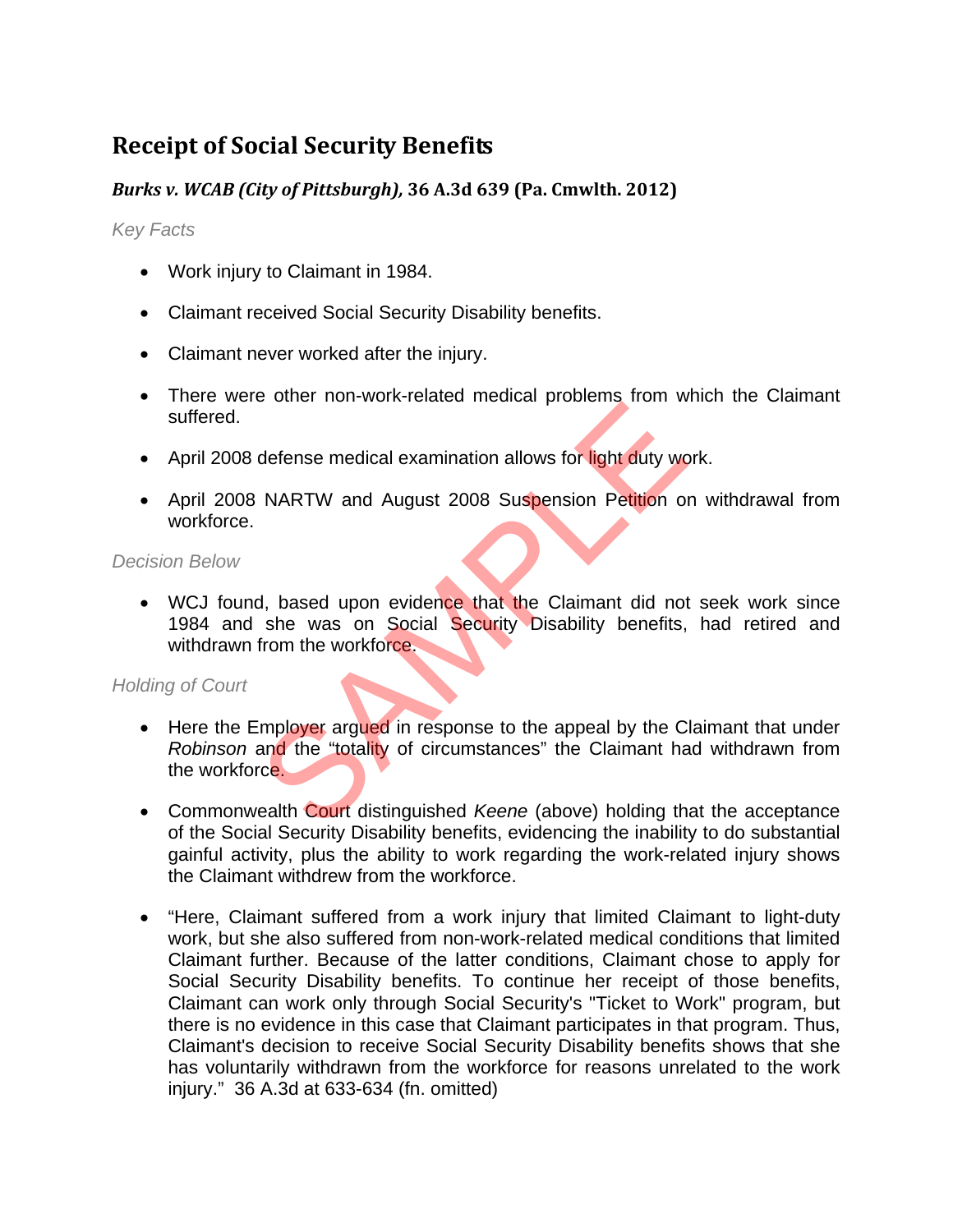# **Genuine Effort to Look for Employment**

*Day* addresses what the standard is on the injured worker to look for work in the context of the *Robinson* standard. *See*, above.

# *Fuller v. WCAB (Henkels & McCoy)***, 2011 Pa. Commw. Unpub. LEXIS 428 (Pa. Commw. Ct. 2011)**

### *Key Facts*

- 2006 work-related injury to the Claimant
- Claimant applied for and received Social Security disability benefits.
- 2008 termination petition filed by the Employer started the litigation based upon medical evidence that the Claimant could return to his time of injury employment.
- In addition to the work-related injury, the Claimant suffered from numerous nonwork-related medical problems, including a heart condition, diabetes and sleep apnea which were used to avoid jury duty.
- Claimant applied for and received a retirement pension because he was going to lose his medical benefits for himself and his wife if he did not.
- Claimant did eventually apply for jobs, but only after he was advised to by his attorney with regard to the requirement of the WC Act.

#### *Decision Below*

- The WCJ found the Claimant was not fully recovered and could do some level of work, but based upon statements made to his doctor, the Claimant considered himself retired and that non-work-related medical conditions, would prevent him from working. nation petition filed by the Employer started the litigrence that the Claimant could return to his time of ir<br>to the work-related injury, the Claimant suffered from<br>the work-related injury, the Claimant suffered from<br>the w
- The WCJ also found that the job search by the Claimant was not genuine but only for purposes of retaining his WC benefits, as those were on the advice of counsel, and given his non-work-related conditions would be futile, so the Claimant abandoned the workforce for reasons unrelated to his job.

#### *Holding of Court*

 Applying *Robinson*, Commonwealth Court held that the taking of the retirement pension due to his heart condition, which would prevent his TOI employment, and need for medical insurance, along with his non-work-related medical conditions, evidenced a withdrawal from the workforce. 2011 Pa. Commw. Unpub. LEXIS 428, 7.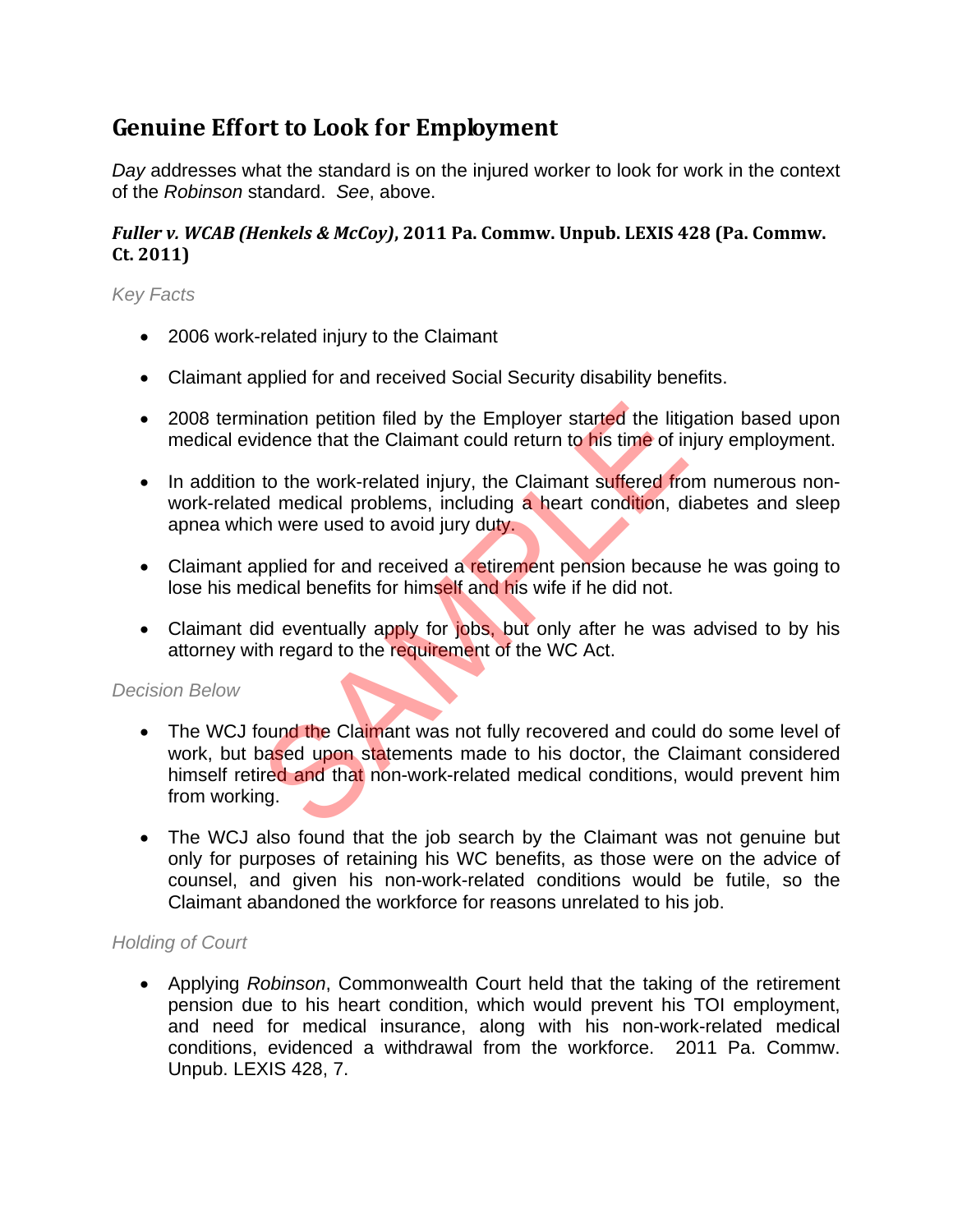The court also rejected the job search. "Here, the WCJ concluded that Claimant did not engage in a good-faith job search because his job applications were solely an attempt to retain his compensation benefits. Claimant's own testimony supports that conclusion. Indeed, Claimant expressed a desire not to work because of his non-work-related medical conditions, stating his belief that he would be able to work only minimum wage jobs, which would cause him to lose social security benefits and, ultimately, cause him to lose money." 2011 Pa. Commw. Unpub. LEXIS 428, 8.

### *Dep't of Pub. Welfare v. WCAB (Roberts),* **29 A.3d 403 (Pa. Cmwlth. 2011)**

#### *Key Facts*

- September 1998 work injury to Claimant.
- June 2003 defense medical examination allowing for sedentary work and NARTW sent on June 22, 2003.
- Suspension Petition filed June 24, 2004 alleging withdrawal from labor market.
- Claimant took retirement pension after he could not return to work because he had 20 years of employment with the Employer and was eligible. 3 defense medical examination allowing for sed<br>ent on June 22, 2003.<br>In Petition filed June 24, 2004 alleging withdrawal from<br>ook retirement pension after he could not return to<br>urs of employment with the Employer and was
- Claimant also began taking Social Security Disability "pension" shortly after his retirement pension. 29 A.3d at 404-405.
- Claimant testified he felt he could not work at all due to his symptoms, particularly his pain.

#### *Decision Below*

- The WCJ found that the Claimant did not voluntarily withdraw from the workforce as the taking of the retirement pension was an economic decision.
- The WCJ also found the Claimant was able to perform sedentary work based upon the testimony of the defense medical examiner.

#### *Holding of Court*

 Applying *Robinson* and the "totality of circumstances", Commonwealth Court reversed the WCJ because he had not worked since the injury, took his retirement pension shortly after leaving work, accepted a Social Security Disability "pension," that the Claimant has never looked for work and that the Claimant says that he cannot work though the WCJ found he can perform sedentary work. 29 A.3d at 407-408.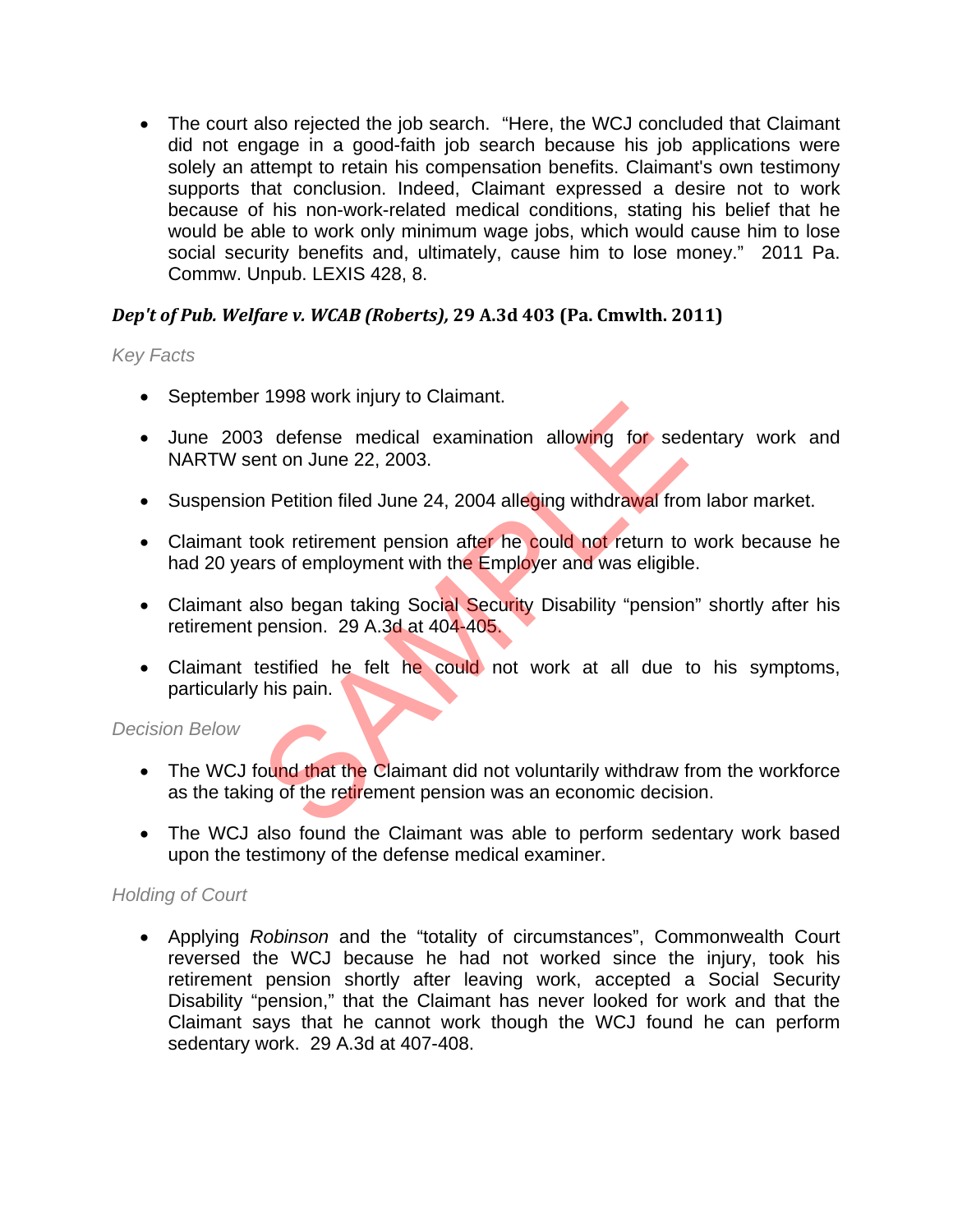- Of significance is the classification of Social Security Disability benefits as a "pension" by the court though it is based on a disability and the inability to perform "substantial gainful activity" in the national economy.
- QUERY: What is the difference between a disability pension and Social Security Disability "pension" which makes the later indicative of retirement while the former does not?

#### *City of Pittsburgh v. WCAB (Stolar)***, 2011 Pa. Commw. Unpub. LEXIS 944 (Pa. Commw. Ct. 2011)**

### *Key Facts*

- Claimant suffered 2003 work injury and never returned to work.
- Claimant accepted a disability pension in 2004.
- In 2008, Employer filed Suspension Petition alleging withdrawal from the workforce on the basis that the Claimant could do modified work.
- Claimant testified about her efforts to find employment unsuccessfully.

#### *Decision Below*

• WCJ found Claimant could do modified work but that the Claimant engaged in a genuine effort to obtain employment.

- Employer sought review with Commonwealth Court on the basis that the Claimant, in response to a "poor choice of words" by counsel the Claimant admitted he retired in December 2004 when he took his disability pension. 2011 Pa. Commw. Unpub. LEXIS 944, 4. ccepted a disability pension in 2004.<br>
Employer filed Suspension Petition alleging with<br>
on the basis that the Claimant could do modified worldstrified about her efforts to find employment unsucce<br>
Statified about her effo
- Commonwealth Court rejected the argument by looking at the "totality of circumstances" which showed the Claimant did not retire or withdraw from the workforce as he applied for three jobs, met with OVR and the credible testimony was the Claimant was looking for work. 2011 Pa. Commw. Unpub. LEXIS 944, 5.